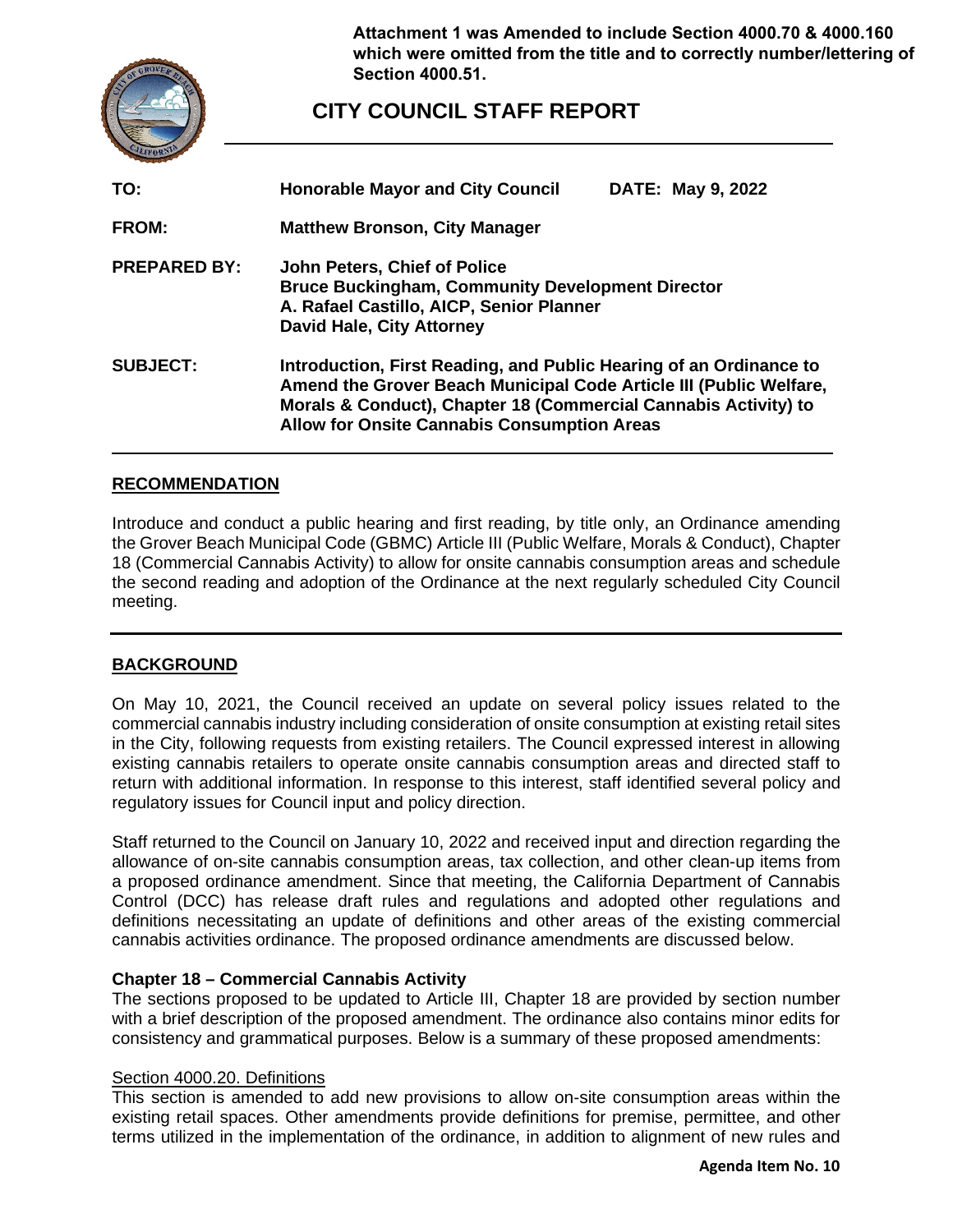regulations by the State that further define the processes for infusion, selling, and self-service display. These definitions have been updated for purposes of consistency with State law.

#### Section 4000.30. Cannabis activity prohibited in any zone other than authorized in Chapter 4 of Article IX of the Grover Beach Municipal Code and personal possession and cultivation

This section is amended to clarify that the use of "hoop houses" and other temporary growing structures are not permitted for personal cannabis cultivation on residential properties, as the City Council has previously provided direction that outdoor cultivation is prohibited for personal use.

### Section 4000.40. License and Permits

Based on direction from the Council, the proposed amendment to this section would establish July 1 of each year as the annual date for renewing commercial cannabis permits rather than the renewal date being set on the date the permittee received their initial commercial cannabis permit. This would assist businesses and staff by creating an annual date which is more easily tracked and coincides with the annual payment of the cannabis regulatory fee.

### Section 4000.50. Security Measures

Proposed amendments include clarification that the Police Chief will manage and execute security measures, which is currently managed by the City Manager. This proposed amendment allows for the Police Chief to execute these measures as they are more familiar with day-to-day operations. Additional language is added to regulate self-service kiosks and prohibit firearms on premises.

### Section 4000.51. Cannabis Consumption Areas.

Based on Council direction, this proposed new section addresses the ability for the four existing cannabis retailers to allow for ancillary, onsite consumption areas where customers can purchase and consume cannabis products. Proposed regulations include:

- Must be connected to or within an existing retail space.
- Prohibition of the sale and consumption of alcohol.
- Consumption area to close to new customers one hour prior to close, with consumption to cease 30 minutes before close (similar to a last call).
- Consumption area access is restricted to 21 years of age or older, no exceptions.
- Retailers cannot force an employee to enter any designated "smoking areas" as a condition of their employment.
- Retailers are to make arrangements for safe transportation for intoxicated customers.
- Retailers must comply with California retail food code for pre-packaged food items.
- Retailers are required to ensure employees are trained and identify impairment in customers, or when a customer has consumed too much and establish procedures on ensuring safe transport.

### Section 4000.52. Cannabis Consumption Areas Building and Construction Standards.

This section establishes standards for the construction of cannabis consumption areas including requirements for ventilation systems, separation of retail and consumption spaces, and regulations for the operation of outdoor consumption areas. Proposed standards include:

- Separate ventilation systems to ensure air is not re-circulated into other retail areas
- Air must be directly exhausted to the outside and utilize a filtration system that eliminates odor and smoke.
- Consumption areas must be completely separated from the remainder of the retail areas through, walls, doors, etc.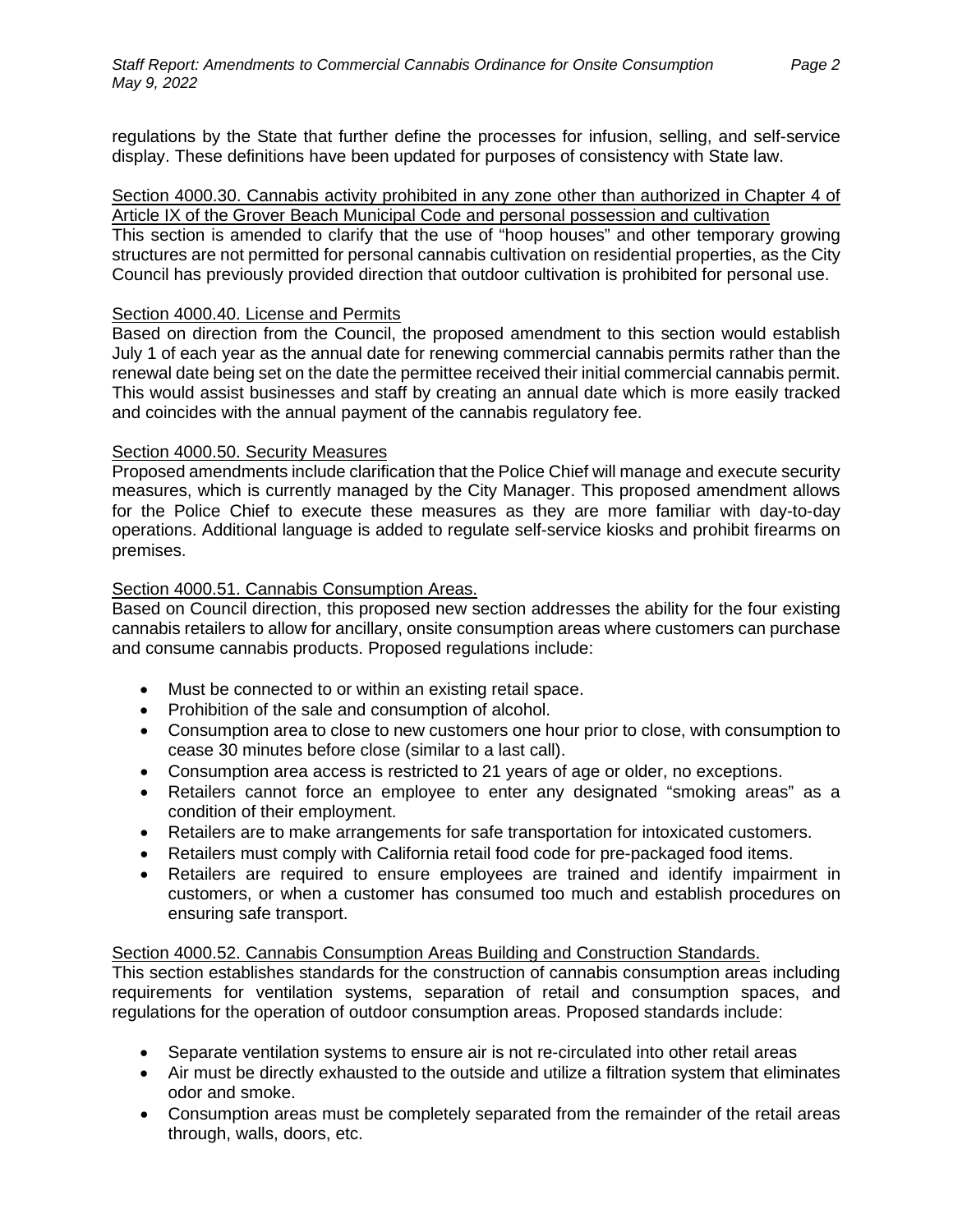### Section 4000.53. Cannabis Special Events Permit

The currently operating retailers have held various small events including anniversaries, sales, and other small on-site events that are limited to an issuance of a Temporary Use Permit. The State has recently finalized regulations to allow "special events" through special state licenses where people can sell and consume cannabis onsite. A Commercial Cannabis Event organizer license is required to be issued by the State. The existing retailers have inquired about holding such events over a 1-2 day period which is currently not permitted in the ordinance. The proposed amendment would allow such events to take place, on private property, with additional regulations regarding security, and other review protocols similar to the existing special event permit.

#### Section 4000.200. Operating Requirements for All Commercial Cannabis Uses.

Amendments to this section provide for consistency with proposed onsite consumption areas. Other amendments to this section include alignment of permit renewal requirements.

### **ALTERNATIVES**

The Council has the following alternatives to consider:

- 1. Introduce and conduct first reading, by title only, an Ordinance amending the Grover Beach Municipal Code (GBMC) Article III (Public Welfare, Morals & Conduct), Chapter 18 (Commercial Cannabis Activity) to allow for onsite cannabis consumption areas and schedule the second reading and adoption of the Ordinance at the next regularly scheduled City Council meeting.; or
- 2. Provide direction for additional language, if necessary, for the Commercial Cannabis Activity Ordinance; or
- 3. Provide alternative direction.

#### **PUBLIC NOTIFICATION**

The agenda was posted in accordance with the Brown Act and a notice was advertised in the *New Times* on April 28, 2022. In addition, a notice was sent to all property owners within 300 feet of the four retailers given the Council's direction to provide additional notice beyond what is required for ordinances.

### **Attachments**

- 1. Ordinance
- 2. Correspondence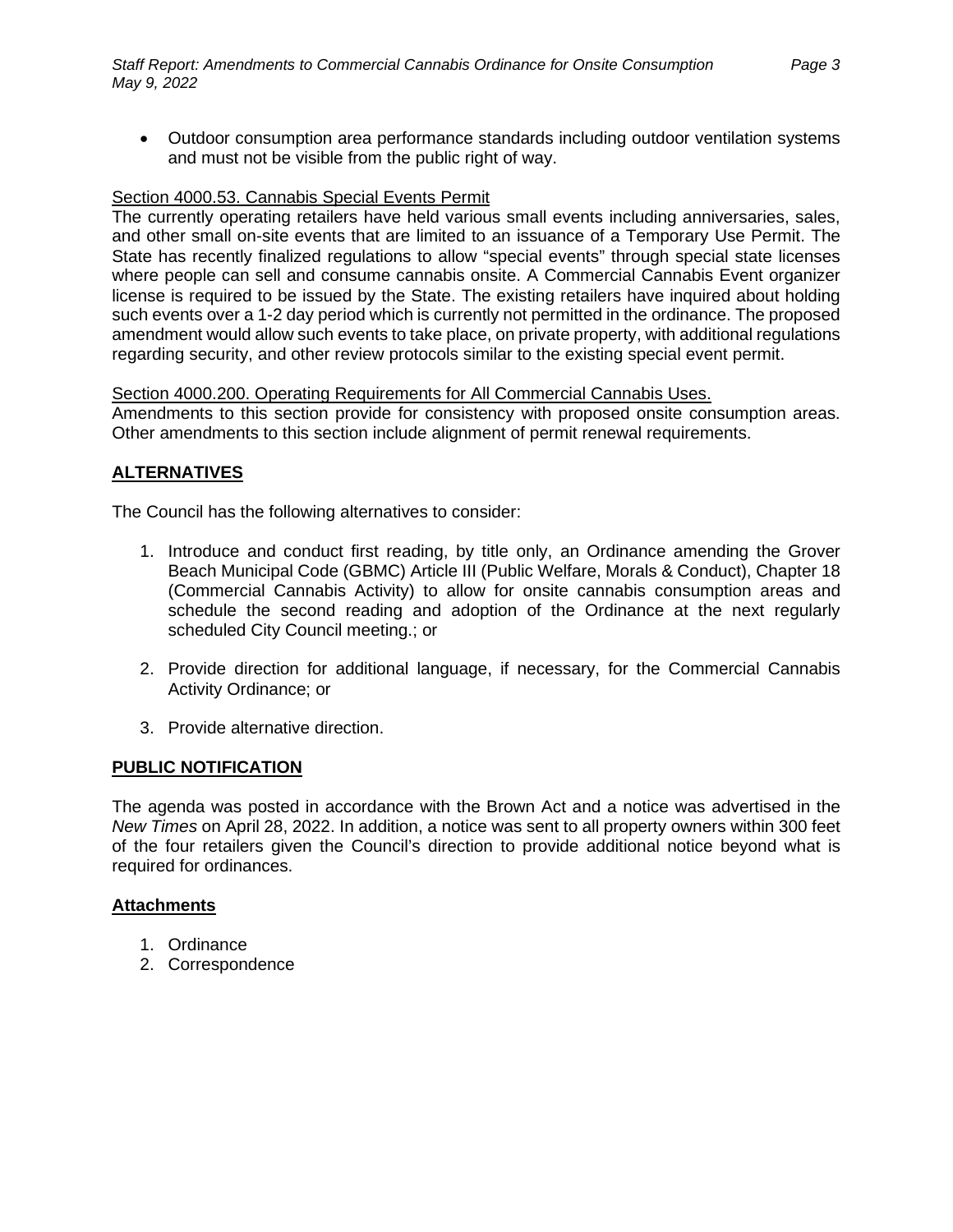**Attachment 1**

#### **ORDINANCE NO. 22-**

**AN ORDINANCE OF THE CITY COUNCIL OF THE CITY OF GROVER BEACH AMENDING CHAPTER 18, ARTICLE III OF THE GROVER BEACH MUNICIPAL CODE AMENDING SECTION 4000.20, SECTION 4000.30, SUBSECTION (A) OF SECTION 4000.40, SUBSECTION (A) AND SUBSECTION (D) OF SECTION 4000.50, SUBSECTION (A) OF SECTION 4000.60, SECTION 4000.70, SECTION 4000.160, SUBSECTION (A), (E), (I) OF SECTION 4000.200, AND ADDING NEW SECTIONS 4000.51, 4000.52, AND 4000.53 TO MAKE REVISIONS CONSISTENT WITH RECENT STATE LAW CHANGES AND ENACT REGULATIONS REGARDING ON-SITE CONSUMPTION AREAS AND SPECIAL COMMERICAL CANNABIS EVENTS.**

**WHEREAS,** the City of Grover Beach is a General Law city organized pursuant to Article XI of the California Constitution; and

**WHEREAS,** pursuant to the authority granted the City by Article XI, Section 7 of the California Constitution, the City has the police power to adopt regulations designed to promote the public convenience or the general prosperity, as well as regulations designed to promote the public health, the public morals or public safety; and

**WHEREAS,** comprehensive zoning regulations and regulations upon the use of land, businesses and property lie within the City's police power; and

**WHEREAS**, the Federal Controlled Substances Act, 21 U.S.C. Sections 801 et seq. classifies marijuana as a Schedule 1 Drug and makes it unlawful, under federal law, for any person to cultivate, manufacture, distribute, dispense, or possess with intent to manufacture, distribute or dispense, marijuana (cannabis); and

**WHEREAS**, the Federal Controlled Substances Act contains no exemption for the cultivation, manufacture, distribution, dispensation or possession of cannabis for medicinal purposes or otherwise; and

**WHEREAS**, notwithstanding federal law, in 1996, the voters of the State of California approved Proposition 215 (codified as California Health and Safety Code Section 11362.5 and titled the "Compassionate Use Act of 1996"), the intent of Proposition 215 being to enable persons who are in need of marijuana for medical purposes to be able to obtain and use it without fear of state criminal prosecution under limited, specified circumstances; and

**WHEREAS**, in 2004, Senate Bill 420 was enacted (codified as California Health and Safety Code Section 11362.7 et seq. and titled the "Medical Marijuana Program Act" to clarify the scope of the Compassionate Use Act of 1996 ("CUA"); and

**WHEREAS**, the Medical Marijuana Program Act ("MMPA") promulgates rules wherein counties and cities can adopt and enforce rules and regulations consistent with its provisions; and

**WHEREAS**, in 2011, Assembly Bill 2650 was enacted (codified as California Health and Safety Code Section 11362.768) affirming that counties and cities can under state law adopt ordinances that control and restrict the location and establishment of a medical marijuana cooperative, collective, dispensary, operator, establishment, or provider; and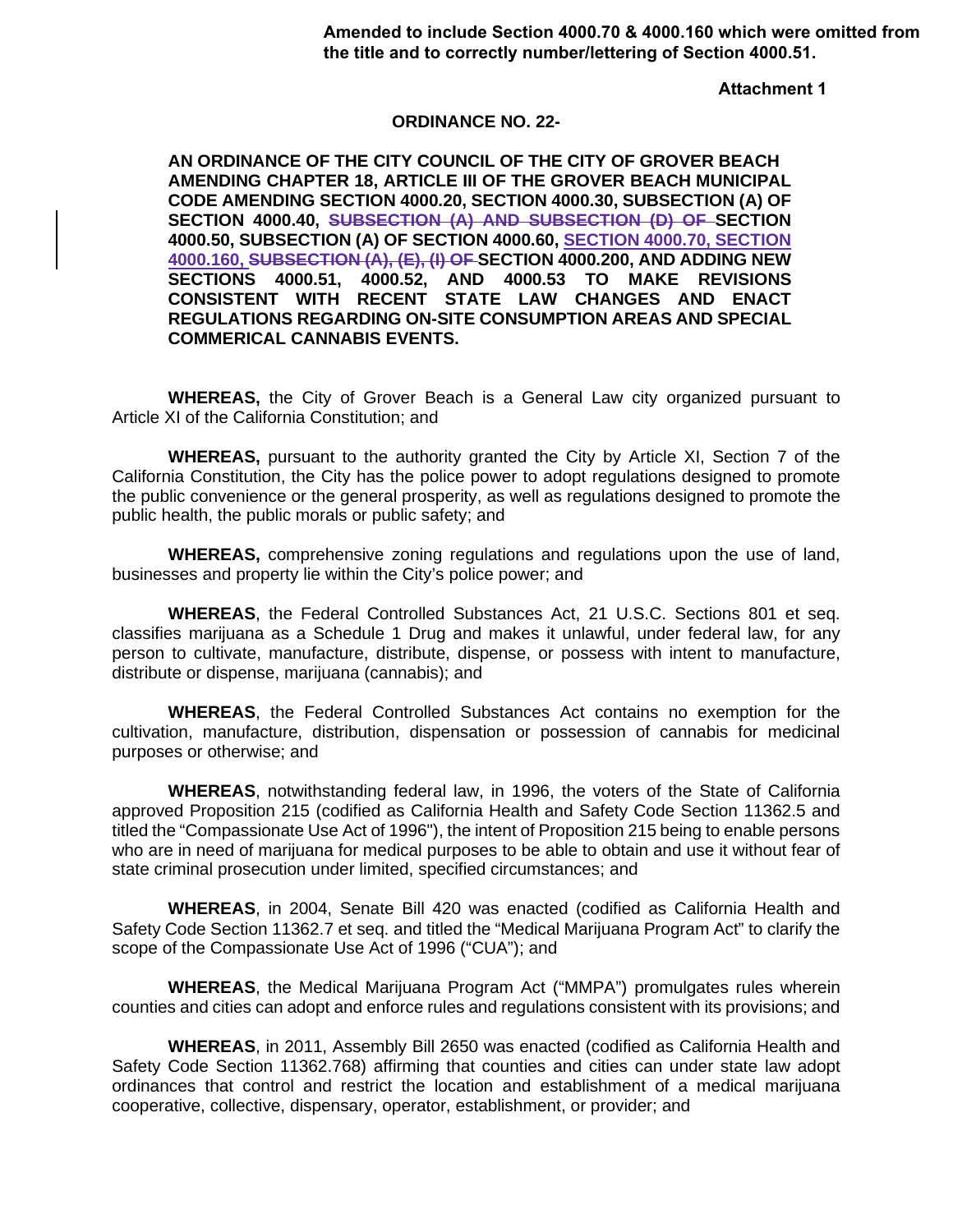**WHEREAS**, in 2015, California enacted three bills – Assembly Bill 243; Assembly Bill 266; and Senate bill 643 – that collectively established a comprehensive state regulatory framework for the licensing and enforcement of cultivation, manufacturing, retail sales, transportation, storage, delivery, and testing of medicinal cannabis in California. This regulatory scheme was known as the Medical Cannabis Regulation and Safety Act (MCRSA); and

**WHEREAS**, In November, 2016, Proposition 64 was enacted and entitled "The Adult Use of Marijuana Act" ("AUMA") (codified as amendments to California Health and Safety Code, Business and Professions Code, Revenue and Taxation Code and Food and Agricultural Code). The intent of Proposition 64 being to establish a comprehensive system to decriminalize, control and regulate the cultivation, processing, manufacturing, distribution, testing, and sale of nonmedical marijuana, including marijuana products, for use by adults 21 years and older, and to tax the commercial growth and retail sale of marijuana, as well as other marijuana related activities; and

**WHEREAS**, June 27, 2017, the State Legislature adopted the State Budget along with a number of trailer bills including Senate Bill no. 94 which enacted "The Medicinal and Adult-Use Cannabis Regulation and Safety Act (MAUCRSA). This bill repealed MCRSA and included certain provisions of MCRSA in the licensing provisions of AUMA. Under this bill, these consolidated provisions make up the MAUCRSA and includes the regulations for both medical and nonmedical cannabis uses; and

**WHEREAS,** Sections 26054 and 26200 of the California Business and Professions Code establishes regulations for setback requirements for Commercial Cannabis Activity consistent with local regulations and again affirming that counties and cities can under state law adopt ordinances that control, restrict or ban the location and establishment of any Commercial Cannabis Activity licensed under MAUCRSA; and

**WHEREAS**, the California Supreme Court held in *City of Riverside v. Inland Empire Patients Health and Wellness Center, Inc.* (2013) 56 Cal. 4th 729, 753 ("*Inland Empire*") that the objectives of the CUA and MMPA were modest and that those acts did not create a broad right to access medical marijuana, and *Inland Empire* goes on to provide that neither the CUA nor the MMPA "expressly or impliedly preempts the authority of California cities and counties, under their traditional land use and police powers, to allow, restrict, limit, or entirely exclude" the distribution of medical marijuana. (Id. At p. 762.); and

**WHEREAS**, the Court of Appeal, Third Appellate District, held in *James Maral, et al. v. City of Live Oak* (2013) 221 Cal.App.4th 975, that the reasoning of *Inland Empire* applies to the cultivation of medical marijuana as well as its distribution, as both are addressed in the CUA and the MMPA; and

**WHEREAS,** with limited exceptions, neither the Compassionate Use Act (CUA), the Medical Marijuana Program Act (MMPA), the Medical Cannabis Regulation and Safety Act (MCRSA), the Adult Use of Marijuana Act (AUMA) or the Medicinal and Adult-Use Cannabis Regulation and Safety Act (MAUCRSA) require or impose an affirmative duty or mandate upon local governments to allow, authorize or sanction the establishment and the operation of facilities for distribution, cultivation, manufacturing or processing medical or non-medical marijuana within its jurisdiction, and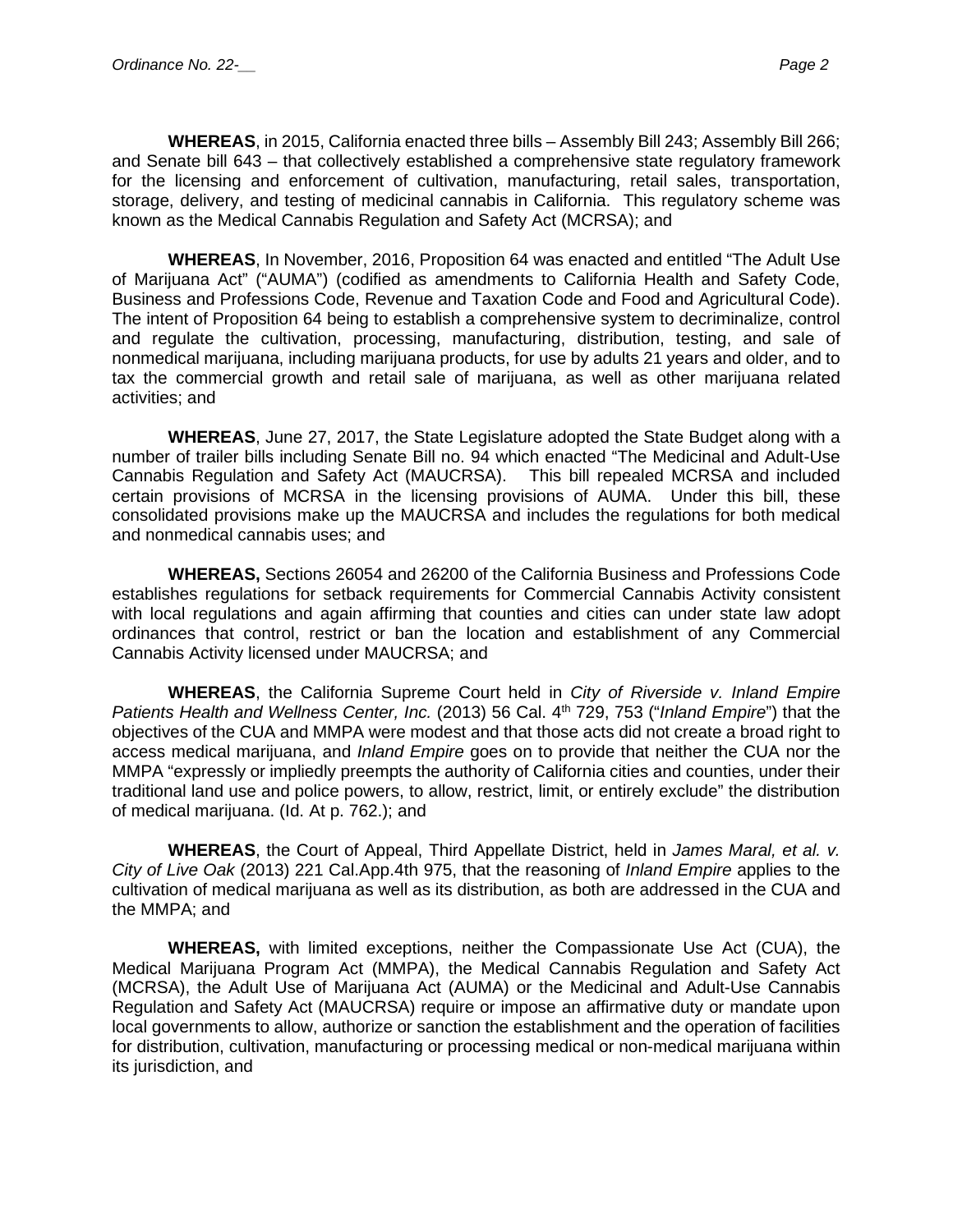**WHEREAS**, notwithstanding the comprehensive nature of both the Adult Use of Marijuana Act and the Medicinal and Adult-Use Cannabis Regulation and Safety Act, both Acts under state law protect the ability of local entities to maintain reasonable control over medical and nonmedical marijuana activities; and

**WHEREAS**, the City Council desires to establish reasonable land use controls and reasonable regulations on the operation of cannabis related businesses and personal use which are intended to operate in conjunction with the City of Grover Beach Development Code's land use regulation and which are intended to address the negative impacts and nuisance impacts of cannabis-related businesses and use; and

**WHEREAS**, mindful of the fact that marijuana possession and use is prohibited under federal law and partially decriminalized under state law, it is the Council's intention that nothing in this ordinance shall be construed, in anyway, to expand the rights of anyone to use or possess marijuana under state law; engage in any public nuisance; violate federal law, or engage in any activity in relation to the cultivation, distribution, testing or consumption of cannabis that is otherwise illegal. It is further the intent of the City Council of the City of Grover Beach to maintain local control over these matters to the fullest extent permitted by law; and

### **NOW THEREFORE, BE IT HEREBY ORDAINED BY THE CITY COUNCIL OF THE CITY OF GROVER BEACH AS FOLLOWS:**

**PART 1.** Section 4000.20 of Chapter 18, Article III of the Grover Beach Municipal Code, Commercial Cannabis Uses, is hereby amended as follows:

Section 4000.20. Definitions. When used in this Chapter, the following words shall have the meaningsascribed to them in this section. Any reference to California statutes includes any regulations establishedthereunder and is deemed to include any successor or amended version of the referenced statute or regulatory provision.

(A) "Accrediting body" means a nonprofit organization that requires conformation to ISO/IEC 17025requirements and is a signatory to the International Laboratory Accreditation Cooperative Mutual Recognition Arrangement for Testing.

(B) "Applicant" for purposes of this ordinance means an Owner applying for or renewing a localCommercial Cannabis Permit.

(C) "Branded merchandise" means clothing, hats, pencils, pens, keychains, mugs, water bottles, beverage glasses, notepads, lanyards, cannabis accessories, or other types of merchandise approved by theBureau with the name or logo of a commercial cannabis business licensed pursuant to the Act. Brandedmerchandise does not include items containing cannabis or any items that are considered food as definedby Health and Safety Code section 109935.

(D) "Cannabis" means all parts of the Cannabis sativa Linnaeus, Cannabis indica, or Cannabis ruderalis, whether growing or not; the seeds thereof; the resin, whether crude or purified, extracted from any part of the plant; and every compound, manufacture, salt, derivative, mixture, or preparation of the plant, its seeds, or resin. "Cannabis" also means the separated resin, whether crude or purified, obtained from marijuana. "Cannabis" also means marijuana as defined by Section 11018 of the California Health and Safety Code as enacted by Chapter 1407 of the Statues of 1972. "Cannabis" does not include the mature stalks of the plant, fiber produced from the stalks, oil or cake made from the seeds of the plant, any other compound, manufacturing, salt, derivative, mixture, or preparation of the mature stalks (except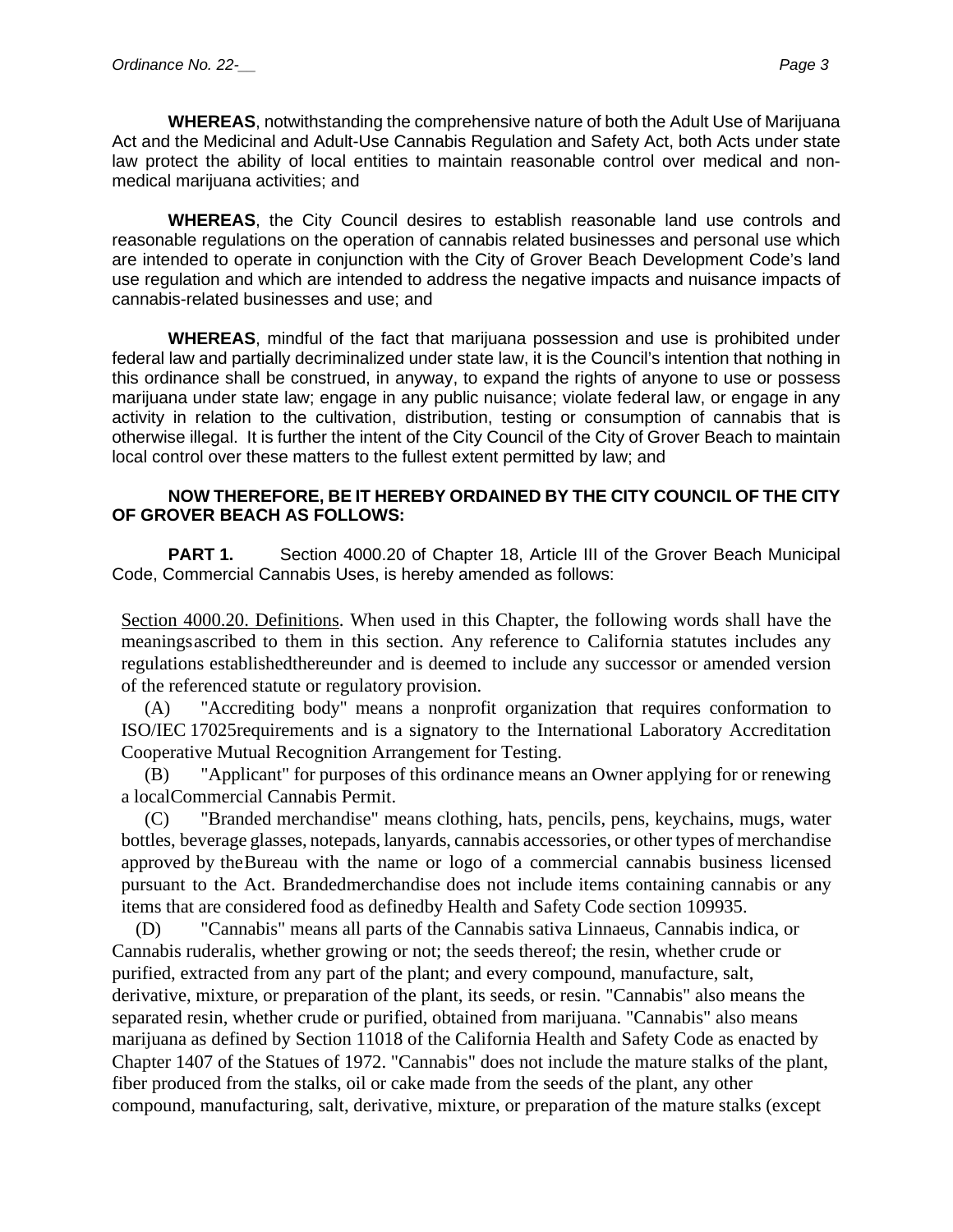the resin extracted therefrom), fiber, oil, or cake, or the sterilized seed of the plant which is incapable of germination. For the purpose of this Chapter, "Cannabis" does not mean industrial hemp as that term is defined in Section 11018.5 of the California Health and Safety Code.

(E) "Cannabis accessories" as defined in Health and Safety Code section 11018.2. means any equipment, products or materials of any kind which are used, intended for use, or designed for use in planting, propagating, cultivating, growing, harvesting, manufacturing-compounding, converting, producing, processing, preparing, testing, analyzing, packaging-repackaging, storing, smoking, vaporizing,or containing cannabis, or for ingesting, inhaling, or otherwise introducing cannabis or cannabis productsinto the human body.

(F) "Cannabis concentrate" means manufactured cannabis that has undergone a process to concentrate the cannabinoid active ingredient, thereby increasing the product's potency. An edible cannabisproduct is not considered food, as defined by Section 109935 of the California Health and Safety Code, ora drug, as defined by Section 109925 of the California Health and Safety Code.

## (G) **"Cannabis Consumption Business Permit" means an annual permit issued by the City of Grover Beach to a Permittee allowing for the consumption of cannabis and cannabis products in a designated consumption area located on a state and locally licensed type 10 (Retail) or type 12 (Microbusiness) premise.**

(H) Cannabis Product" as used in this Chapter means cannabis that has undergone a process whereby the plant material has been transformed into a concentrate, edible, topical or other product containing cannabis or concentrate cannabis and other ingredients.

(I) "Certificate of Accreditation" means a certificate issued by an accrediting body to a licensed testing laboratory, entity, or site to be registered in the state and permitted by the City.

(J) "CommercialCannabis Activity" or "Commercial Cannabis Use" includes cultivation, nursery, possession, manufacture (Level one and two), processing, storing, laboratory testing, labeling, retailers andmicrobusinesses including wholesale and retail sale of cannabis or a cannabis product **or an ancillary consumption area located on a retail or microbusiness premise** distribution, transportation and approved licenses enumerated and defined within Division 10. Chapter 1 (commencing with Section 26000) of the California Business and Professions Code, and ultimately issued a "A-Type"or "M-Type" license consistent with Section 26050 (b) of the California Business and Professions Code,as amended.

(K) Commercial Cannabis Business" means any business or operation which engages in Commercial Cannabis Activity.

(L) "Commercial Cannabis Permit or Permit" means a permit issued by the City of Grover Beachpursuant to this Chapter to a Commercial Cannabis Business that authorizes a Person to conduct Commercial Cannabis Activity within the City.

(M) **Cannabis Consumption Permit" means a Cannabis Consumption Business Permit or a Cannabis Consumption Special Event Permit.**

(N) **Cannabis Consumption Special Event Permit" means a permit issued by the City Manager to a Permittee or entity allowing for the consumption of cannabis or cannabis products during a Special Event, as defined in Article III of the Grover Beach Municipal Code, or during any event in which a Designated Cannabis Consumption Area may be temporarily located on private property.**

(O) **"Consuming" or "Consumption" means smoking, vaping, eating, drinking, chewing, applying topically or otherwise ingesting**.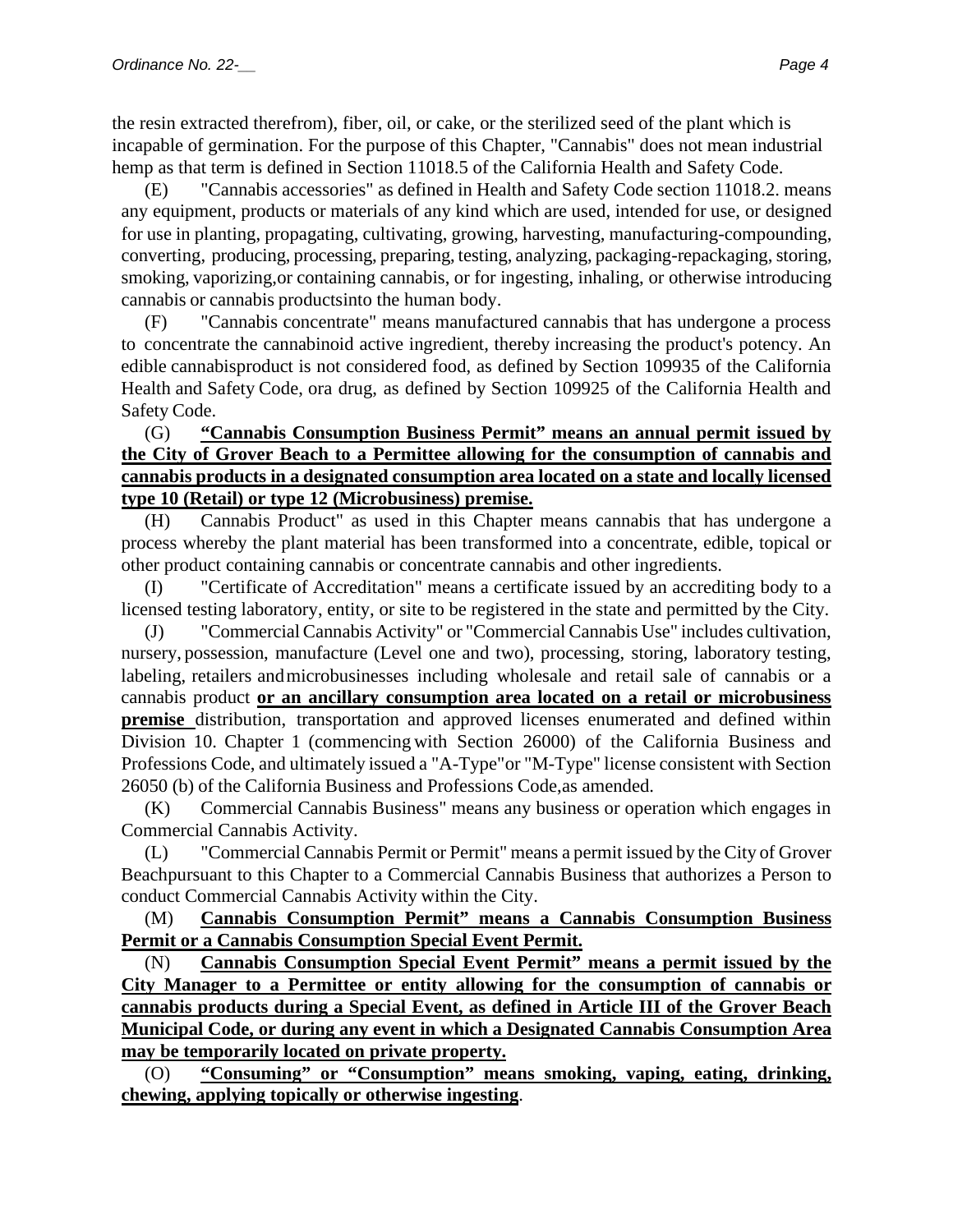(P) "Cultivation" means any activity involving the propagation, planting, growing, harvesting, drying, curing, grading, or trimming of cannabis.

(Q) "Cultivation site" means a facility where cannabis is propagated, planted, grown, harvested, dried, cured, graded, or trimmed, or that does all or any combination of those activities, that holds a validstate license pursuant to the Medicinal and Adult-Use Cannabis Regulation and Safety Act (MAUCRSA).

## (R) **Customer" has the meaning set forth in Section 26001 of the California Business and Professions Code, as may be amended from time to time.**

(S) "Delivery" means the commercial transfer of cannabis or cannabis products to a customer. "Delivery" also includes the use by a retailer of any technology platform owned and controlled by the retailer.

## (T) **"Designated Cannabis Consumption Area" means a designated area on the premises of a Cannabis retailer or microbusiness where customers may smoke or consume cannabis.**

## (U) **"Designated Cannabis Consumption Area Ventilation System" means a ventilation system capable of removing all detectable odors, smoke and by-products of combustion.**

(V) Dispensing" means any activity involving the retail sale of cannabis or cannabis products froma licensed retailer (State license Type 10) or a microbusiness with a retail use. (State license type 12).

(W) "Distribution" means the procurement, sale, and transport of cannabis or cannabis products between entities licensed pursuant to the Medicinal and Adult-Use Cannabis Regulation and Safety Actor as amended.

(X) "Distributor" means a Person licensed under the Medicinal and Adult-Use Cannabis Regulationand Safety Act to engage in the business of purchasing cannabis from a licensed cultivator, or cannabis products from a licensed manufacturer, for sale to a licensed retailer or microbusiness.

(Y) "Dried flower" means all dead cannabis that has been harvested, dried, cured, or otherwise processed, excluding leaves and stems.

(Z) "Edible cannabis product" means manufactured cannabis that is intended to be used, in wholeor in part, for human consumption. An edible cannabis product is not considered food as defined by Section 109935 of the California Health and Safety Code or a drug as defined by Section 109925 of the CaliforniaHealth and Safety Code.

## (AA) **Firearm" means any device as defined in California Penal Code 16520, as may be amended from time to time.**

(BB) Good Cause" for purposes of refusing or denying an initial application for a Commercial Cannabis Permit, **for suspending or** revoking a Commercial Cannabis Permit, or for refusing or denying renewal or reinstatement of a Permit, or for Rating Applicants for purposes of issuance of a Permit means:

- (1) The Applicant has violated any of the terms, conditions or provisions of this Chapter, of State Law, or any regulations and rules established pursuant to State Law, any applicable rules and regulations, or any special terms or conditions placed upon its Use Permit, State License or Local Permit;
- (2) Failure to provide information required by the City of Grover Beach;
- (3) The Permitted Premises have been operated in a manner that adversely affects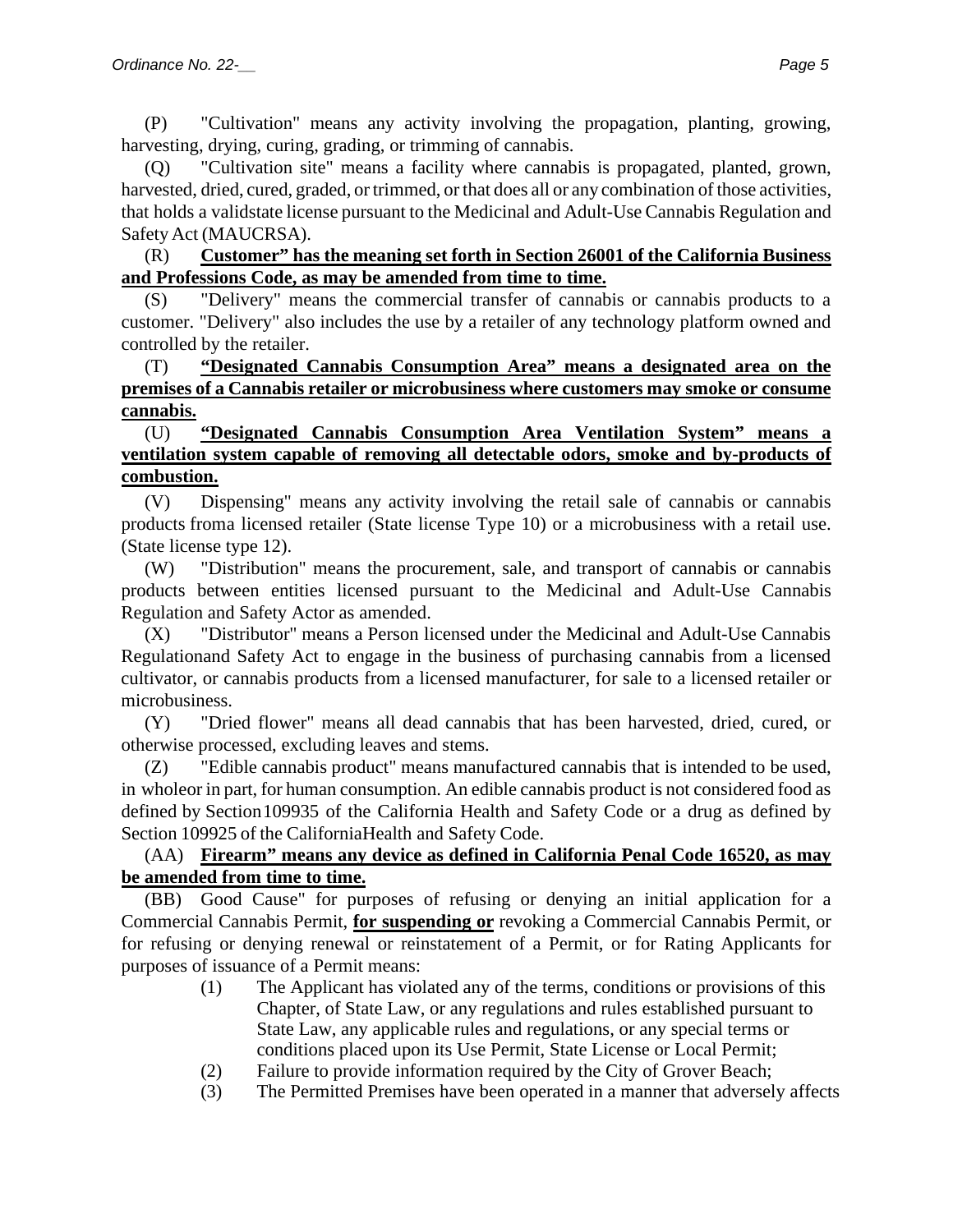the public health, safety or welfare or the safety of the immediate neighborhood in which the establishment islocated;

- (4) The Applicant has knowingly made false or misleading statements, misrepresentations or material omissions as part of an interview process, on an application form to request issuance of a Permit or renewal form, or any other document submitted to the City;
- (5) The Commercial Cannabis Business is not created, organized or operated in strict compliance with all applicable laws and regulations;
- (6) The Applicant fails to meet the requirements of this Chapter, or the conditions of the Use Permit;
- (7) The operation of the proposed Commercial Cannabis Business at the proposed location is prohibited by a state or local law or regulation;
- (8) The **City Manager** Council has found consistent with Section 4000.160 that the Applicant's criminal history reflects a conviction of an offense that is substantially related to the qualifications, functions or duties of the business or profession for which the application is made and has found the Applicant is not suitable for issuance of a Permit;
- (9) The Applicant was found to have a felony or misdemeanor conviction involving fraud, deceit, embezzlement, dishonesty, violent behavior, moral turpitude or **has** committed crimes serving as a basis for denial of a Permit consistent with Section 4000.160. A conviction within the meaning of this section means a plea or a guilty verdict, a conviction or diversion following a plea of nolo contendere or a conviction later expunged by the court;
- (10) The Applicant was found to have a felony or misdemeanor conviction for hiring, employing, or using a minor in transportation, carrying, selling, giving away, preparing for sale, or peddling, any controlled substance to a minor; or selling, offering to sell, furnishing, offering to furnish, administering, or giving any controlled substance to a minor.
- (11) The Applicant was found to have a felony or misdemeanor conviction for drug trafficking with enhancements pursuant to Section 11370.4 or 11379.8 of the Health and Safety code.
- (12) The Applicant is employing or being financed in whole or in part by any Person whose criminal history indicates that Person would not be issued a Permit consistent with Section 4000.160 of this Chapter;
- (13) The Applicant or their employees fail to allow inspection of the business facilities, security recordings, activity logs, or business records of the Permitted Premise by City Officials;
- (14) The Applicant's business is owned by, or has an officer or director who is a licensed physician making recommendations for Medical Cannabis;
- (15) The Applicant has had a local Permit or State Cannabis License revoked or has had more than one suspension on its local Permit by the City; or
- (16) The Applicant operated or is operating a Commercial Cannabis Business in violation of Section 4000.40 of this Chapter;
- (17) The Applicant or the operator listed in the application is less than twenty-one (21) years of age.

(CC) **Hoop House" means the use of a structure with structural members that are made of flexible and somewhat rigid construction materials, typically PVC pipe or similar material. The ends may be covered or left open and the material covering the structural**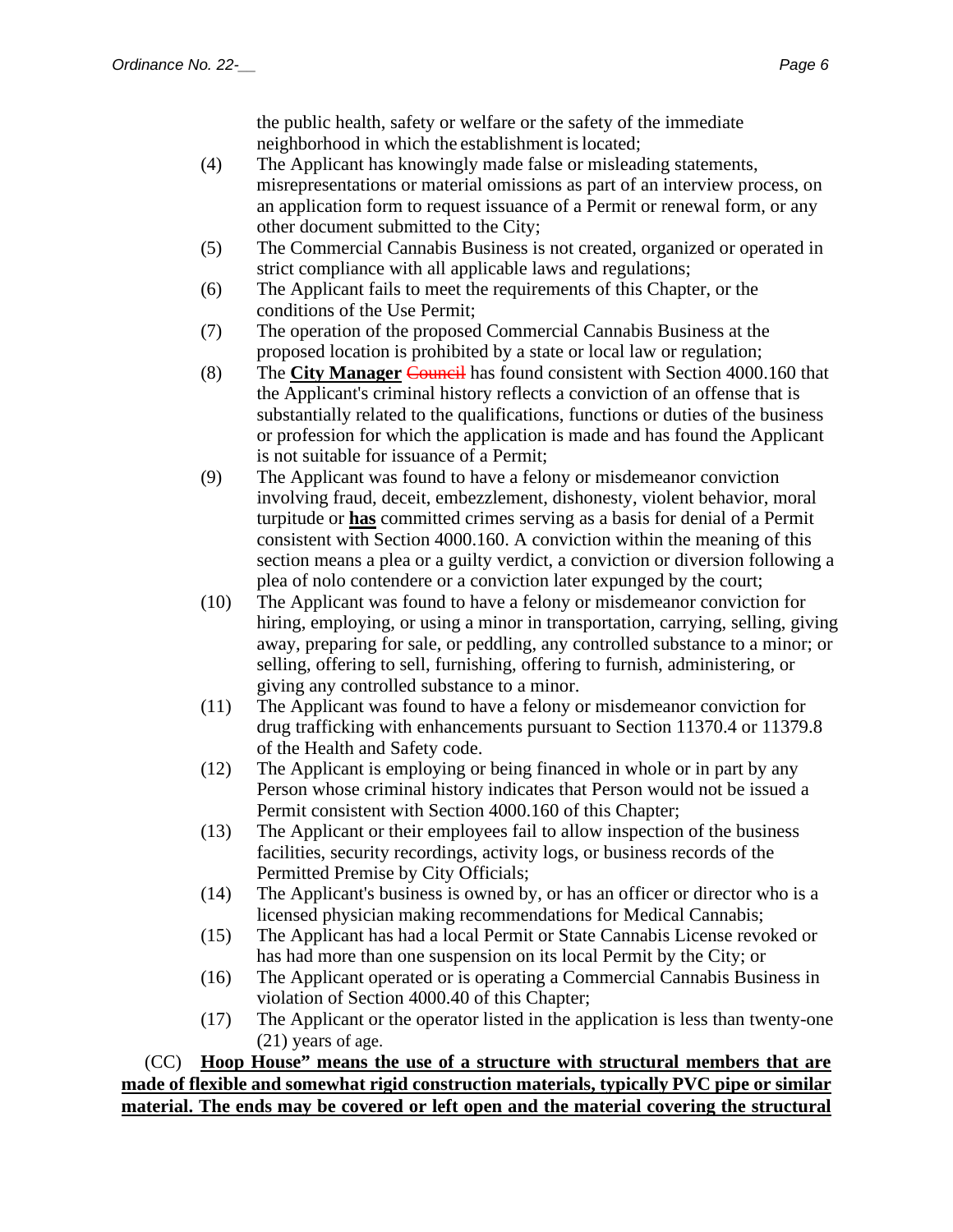**members is readily removable and is typically removed and re-affixed frequently.**

(DD) "Greenhouse" means a structure with walls and roof made primarily of transparent material, suchas glass, in which plants requiring regulated climatic conditions are grown.

## (EE) **"Infuse" means a process by which cannabis, cannabinoids, or cannabis concentrates are directly incorporated into a consumable product or incorporated into a product formulation to produce a cannabis product.**

## (FF) **"Intoxicated" means someone who under the influence of alcohol or drug(s) as defined in California Penal Code Section 647(f) and as amended from time to time.**

(GG) License" means the issuing of a license by the State of California, or one of its departments ordivisions, under the Medicinal and Adult-Use Cannabis Regulation and Safety Act to engage in Commercial Cannabis Activity.

(HH) "Live plants" means living cannabis flowers and plants, including seeds, sprouts, immature plants (including unrooted clones), and vegetative stage plants.

(II) "Manufacturer" means a Person that conducts the production, preparation, propagation, or compounding of manufactured cannabis, as defined in this section, or cannabis products either directly orindirectly or by extraction methods, or independently by means of chemical synthesis at a fixed locationthat packages or repackages cannabis or cannabis products or labels or relabels its container, that holds avalid state license pursuant to the Medicinal and Adult-Use Cannabis Regulation and Safety Act.

(JJ) "Manufactured cannabis" means raw cannabis that has undergone a process whereby the rawagricultural product has been transformed into a concentrate or manufactured product intended for internalconsumption or topical application.

(KK) "Manufacturing site" means a location that produces, prepares, propagates, or compounds cannabis or cannabis products, directly or indirectly, by extraction methods, independently by means ofchemical synthesis, or by a combination of extraction and chemical synthesis, and is owned and operatedby a Person issued a license by the State of California, or one of its departments or divisions, for these activities.

(KK) "Medical cannabis", "medical cannabis product," or "cannabis product" means a product containing cannabis, including, but not limited to, concentrates and extractions, intended to be sold for useby medical cannabis patients in California pursuant to the Compassionate Use Act of 1996 (Proposition215), found at Section 11362.5 of the California Health and Safety Code (as the same may be amended from time-to-time). For purposes of this Chapter, "medical cannabis" does not include industrial hemp asdefined by Section 81000 of the California Food and Agricultural Code or Section 11018.5 of the California Health and Safety Code.

(LL) (LL) "Microbusiness" (State license Type 12) shall mean a use for the cultivation of cannabis on anarea less than 10,000 square feet and to act as a licensed distributor, Level 1 manufacturer, and retailer under state and local law, or any combination of at least three (3) uses listed herein provided such licenseecan demonstrate compliance with all requirements imposed by the Medicinal and Adult-Use Cannabis Regulation and Safety Act on licensed cultivators, distributors Level 1 manufacturers. and retailers to theextent the licensee engages in such activities. **A consumption area may be permitted as an ancillary use to retailer in connection to the microbusiness, on the same premise.**

(MM) "Mixed-Light Building" shall mean the cultivation of cannabis using light deprivation and/or artificial lighting below a rate of 25 watts per square foot.

(NN) (NN) "Moral Turpitude," crimes are defined as acts of baseness, vileness or depravity in the private and social duties, they are contrary to the accepted and customary rule of moral, right and duty between people. Crimes involving moral turpitude require the criminal intent of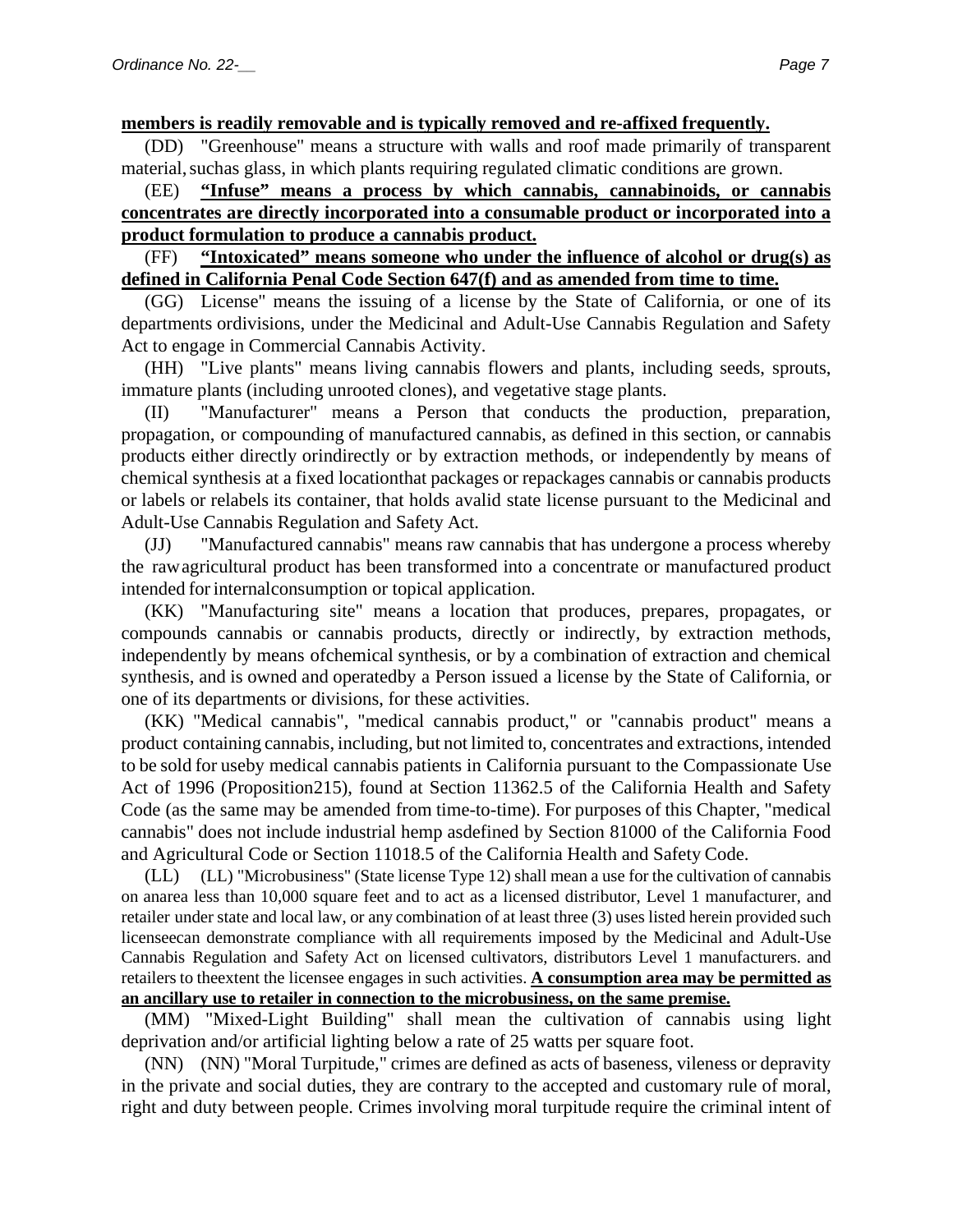the offender to cause great bodily injury, defraud, deceive, deprive an owner of property, or to act in a lewd manner or with recklessness.

(OO) "Nursery" means a licensee that produces only clones, immature plants, seeds, and other agricultural products used specifically for the planting, propagation, and cultivation of cannabis.

- (PP) "Owner" means any of the following:
	- (1) Owner or owners of a proposed facility, includes all Persons or entities having ownership interest of 5 percent or more, other than a security interest, lien, or encumbrance on property that will be used by the facility.
	- (2) If the owner is an entity, "owner" includes within the entity each Person participating in the direction, control, or management of, or having a financial interest in the proposed facility.
	- (3) If the applicant is a publicly traded company, "owner" means the chief executive officer or any Person or entity with an aggregate ownership interest of 5 percent or more.
	- (4) Owner will also include any consultants, agents, or contractors hired for the purpose of assisting in the preparation and submittal of an application for a Commercial Cannabis Permit or in the operations and management of a Commercial Cannabis Business.

(QQ) "Person" means an individual, firm, partnership, joint venture, association, corporation, limited liability company, estate, trust, business trust, receiver, syndicate, or any other group or combination acting as a unit and includes the plural as well as the singular number.

## (RR) **Permittee" means any person or business to whom a Cannabis Regulatory Permit is issued under this article and any authorized agent, employee or designee of such person or business.**

## (SS) **"Premises" has the meaning set forth in Section 26001 of the California Business and Professions Code, as may be amended from time to time.**

(TT) **"Preparing" or "Preparation" means the heating, re-heating, or serving of cannabis products.**

(UU) "Promotional materials" means any form, letter, circular, pamphlet, publication, or other written material directed to a customer or prospective customer to induce retail sales. Promotional material does not include permitted signs, displays, decorations, cannabis accessories, or cannabis goods furnished by a licensed cultivator, licensed manufacturer, licensed distributor, licensed microbusiness, or licensed cannabis event organizer to a retail licensee for advertising purposes. Promotional materials shall have no intrinsic or secondary value.

(VV) "Rating" means a process wherein the City Council considers numerous applications for a Commercial Cannabis Permit that are greater than the number of permits allocated or authorized by ordinance. The City will implement a process as established by Council wherein they rate the applicants based upon information submitted by the applicant, criminal history defined as a component of Good Cause, and oral interviews. Staff will rate the applicants and submit recommendations to Council for consideration. Council may use their sole discretion in using the information submitted by staff or other factors in considering issuance of permits when the applications are greater in number than the number of allowable permits by ordinance. Wherein a total number of Commercial Cannabis Permits are established by ordinance, nothing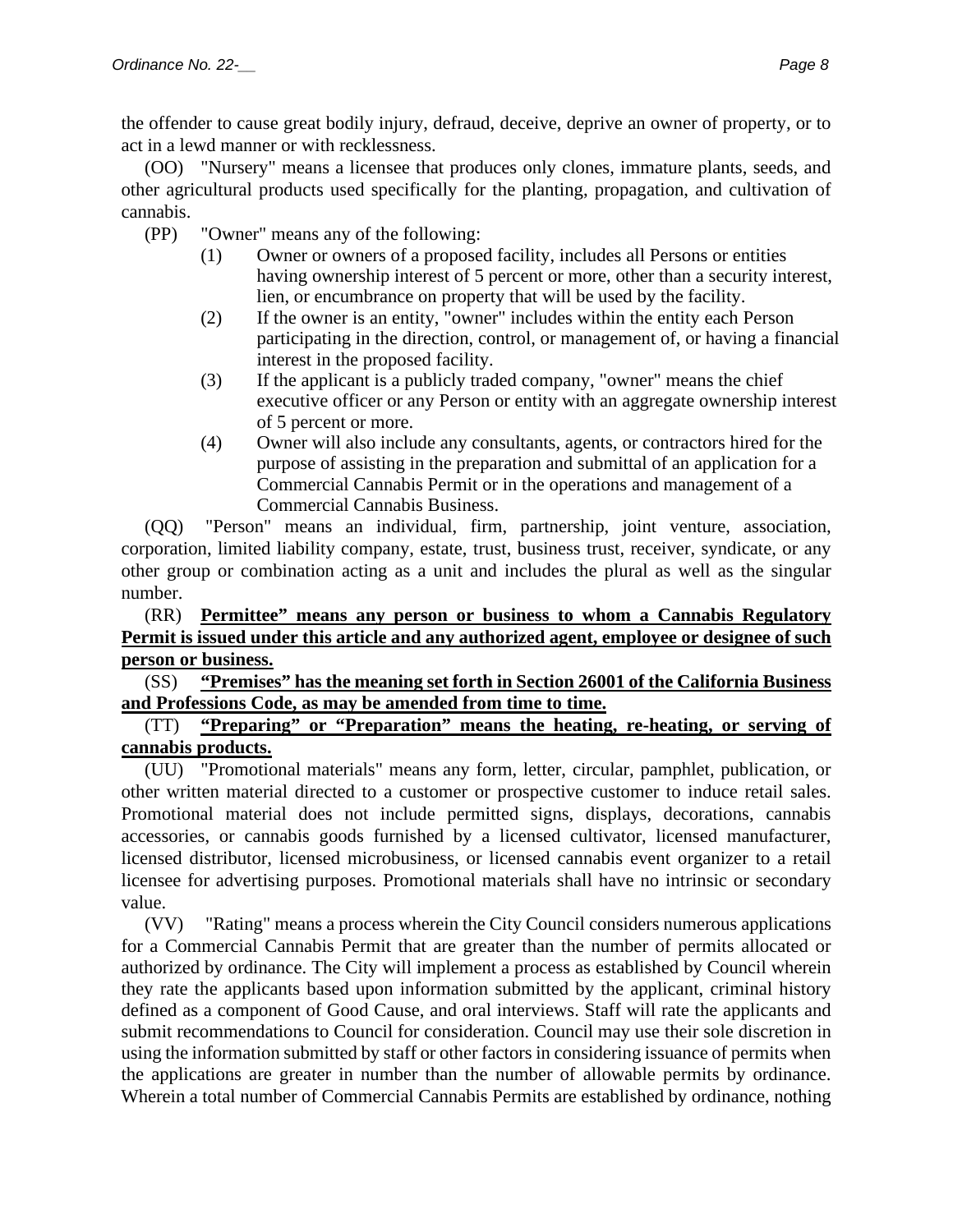in this section nor in Section 4.10.045 of the Grover Beach Municipal Code obligates the Council to issue the total number of authorized permits. Council at their discretion may issue any number of permits up to the maximum number of permits authorized by ordinance.

(WW) "Retailer" (State license Type 10) means a use for the retail sale and delivery of cannabis or cannabis products to customers. This use is for operations within a fixed location and may consist of a facility open to the general public or may be for delivery only with a facility. **A consumption area may be permitted as an ancillary use in connection with the retailer, on the same premise.**

(XX) **"Self-Service Display" means the open display or storage of cannabis or cannabis products or accessories in a manner that is accessible to customers other than with the assistance of the Cannabis retailer or an employee of the Cannabis retailer. A vending machine, refrigerator and storage cabinet are forms of Self-Service Displays.**

(YY) **"Sell", "Sale" and "to sell" have the meaning set forth in Section 26001 of the California Business and Professions Code, as may be amended from time to time.**

(ZZ) **"Smoke" or "Smoking" has the meaning set forth in Section 11362.3 of the California Health and Safety Code, as may be amended from time to time.**

(AAA) "Stacking" means the practice of growing marijuana plants on platforms or tables and stacking them in multiple layers on top of each other.

(BBB) "State License" or "license" means a state license issued pursuant to the Medicinal and Adult-Use Cannabis Regulation and Safety Act.

(CCC) "Testing Laboratory" means a facility, entity, or site in the state that offers or performs tests ofcannabis or cannabis products and that is both of the following:

- (1) Holds a valid Certificate of Accreditation by an Accrediting Body that is independent from all other Persons involved in the cannabis industry in the state.
- (2) Registered with the State Department of Public Health.

(DDD) "Topical cannabis" means a product intended for external use. A topical cannabis productis notconsidered a drug as defined by Section 109925 of the California Health and Safety Code.

(EEE) "Transport" means the transfer of cannabis or cannabis products from the permitted business location of one licensee to the permitted business location of another licensee, for the purposes of conducting Commercial Cannabis Activity authorized by the Medicinal and Adult-Use Cannabis Regulation and Safety Act.

(FFF) "Transporter" means a Person issued a state license by the State of California, or one of its departments or divisions, to transport cannabis or cannabis products in an amount above a threshold determined by the State of California, or one of its departments or divisions, that have been issued a Statelicense pursuant to the Medicinal and Adult-Use Cannabis Regulation and Safety Act. (Ord. 17-06; Am.Ord. 17-10; Am. Ord. 18-03; Am. Ord. 18-05; Am. Ord. 19-06)

**PART 2.** Section 4000.30 of Chapter 18, Article III of the Grover Beach Municipal Code, Commercial Cannabis Uses, is hereby amended as follows:

Section 4000.30. Cannabis Activity prohibited in any zone other than authorized in Chapter 4 of ArticleIX of the Grover Beach Municipal Code and personal possession and cultivation. (A) Notwithstanding anything to the contrary contained in the Grover Beach City Municipal Code, Commercial Cannabis Activity shall not be a permitted use in any zone of the city other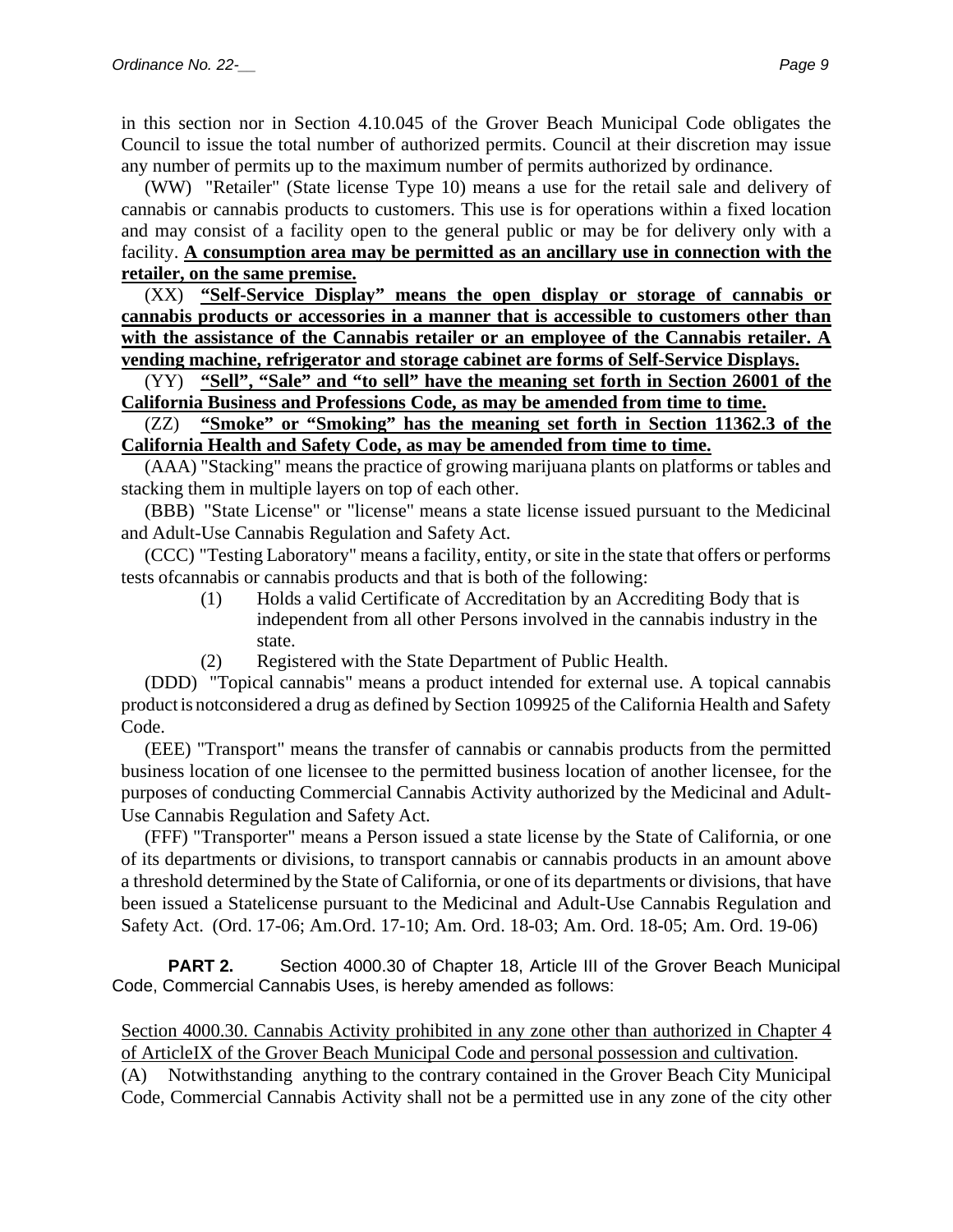than authorized in Chapter 4 of Article IX of the Grover Beach Municipal Code .Further notwithstanding anything contrary contained in the Grover Beach Municipal Code, a violation of this Chapter and/or any provision thereof shall not be subjectto criminal penalties but may only be enforced by civil and or administrative proceedings.

- (B) Notwithstanding subsection (a) above, this section shall not be intended to preclude or limit personal possession or use of six living marijuana plants and possession of the marijuana produced by the plants consistent with paragraph (3) of subdivision (a) of Health and Safety Code Section 11362.1. Moreover, in accordance with Health and Safety Code section 11362.2, not more than six living plants may be planted, cultivated, harvested, dried, or processed within a single private residence, or upon the grounds of that private residence, at one time. The limitation of six living plants per residence is a maximum number of plants allowed at any residence no matter how many Persons reside within that residence. No person owning, leasing, occupying or having charge or possession of any premises within a residential zone or used for residential purposes shall cause, allow or permit the indoor cultivation for personal use of cannabis on the premises, unless it is conducted in accordance with the following provisions:
	- (1) All cultivation of cannabis must take place within a single room of a residential structure or within a detached accessory building wherein the City has issued a building permit for construction of the building. No cultivation of cannabis shall be allowed within a garage of a residential structure, **or within hoop houses constructed on a property.**
	- (2) Indoor grow lighting system must not exceed 3,800 watts; be shielded to confine light and glare to the interior of the structure; and complies with the City's Building and Fire Code.
	- (3) Odors shall not be detectable from adjacent properties, residences, or public rights-of- way, on or about the exterior or interior common area walkways, hallways, breezeways, foyers, patios, balconies, or any other areas available for use by common tenants, or the visiting public, or within any other residential unit.
	- (4) Cannabis cultivation must be concealed from public view at all stages of growth and there shall be no exterior evidence of cultivation occurring at the premises from a public right-of-way or from an adjacent parcel.
	- (5) The cannabis cultivation must not create offensive odors; create excessive dust, heat, noise, smoke, traffic, or other impacts that are disturbing to people of normal sensitivity residing or present on adjacent or nearby property or areas open to the public; or be hazardous due to the use or storage of materials, processes, products or wastes.
	- (6) Cannabis cultivation areas, inside a residence, must be kept locked when not occupied.

**PART 3.** Subsection (A) of Section 4000.40 of Chapter 18, Article III, of the Grover Beach Municipal Code, Commercial Cannabis Uses, is hereby amended as follows:

## Section 4000.40. Licenses and Permits.

(A) In addition to the requirements which may be imposed pursuant to this Chapter, no Person shall engage in Commercial Cannabis Activity or open or operate a Commercial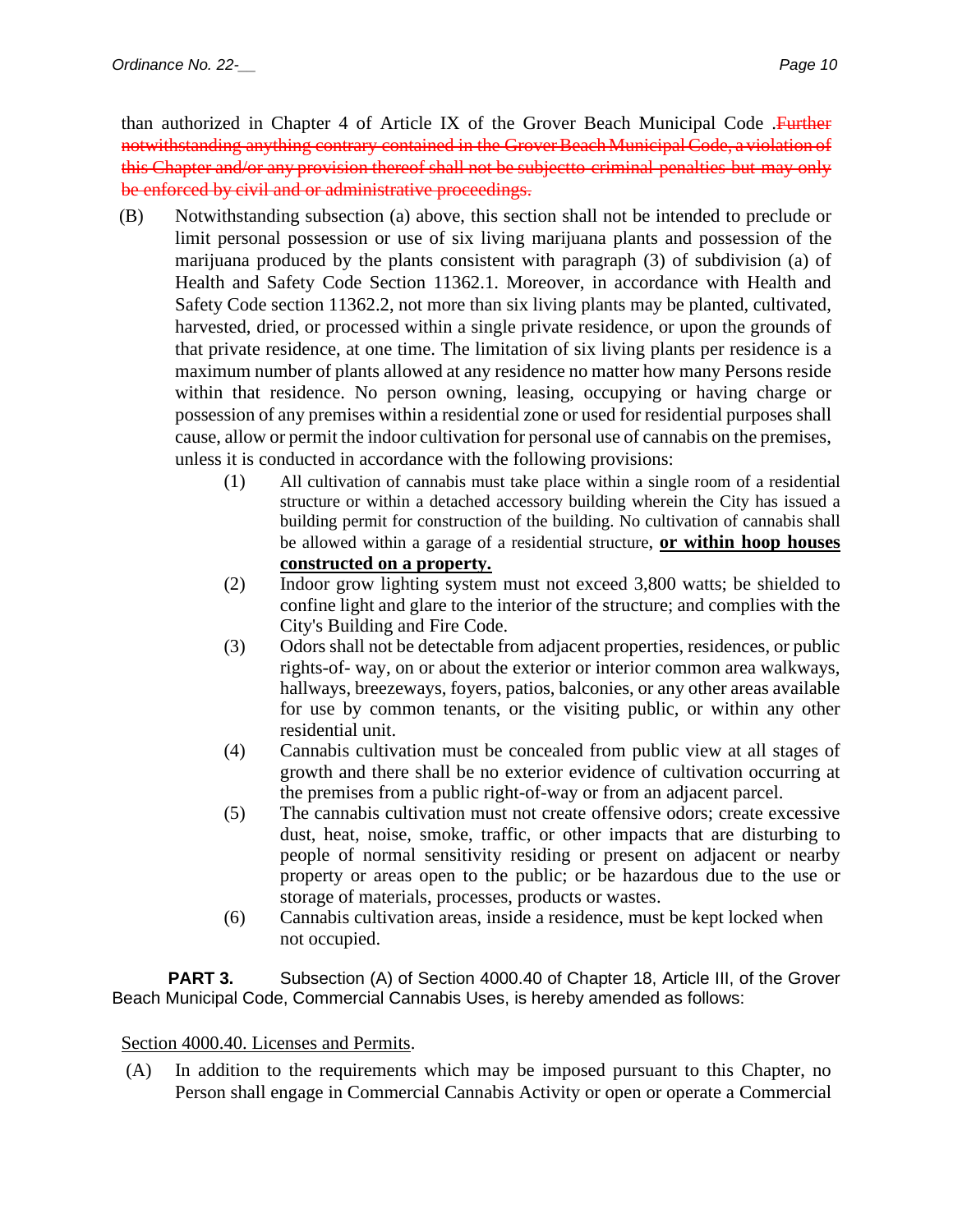Cannabis Business without possessing both a Commercial Cannabis Permit issued by the City Manager and a license issued by the State of California or one of its departments or divisions. Commercial Cannabis Activity shall be permitted in the City of Grover Beach only as expressly provided in this Chapter and Article IX and if not expressly permitted by this Chapter and Article IX shall be prohibited.

- (1) An application for a Commercial Cannabis Business permit shall be consistent with this chapter, section and regulations adopted by Council.
- (2) **A Commercial Cannabis Permit shall be issued pursuant to this Chapter upon issuance of final building Certificate of Occupancy. Permittee shall be responsible for the prorated portion of fees owed consistent with the Master Fee Schedule within 30 days of issuance of final building occupancy.**
- (3) **Commercial Cannabis Permits shall expire July 1 of each calendar year, unless otherwise defined on the permit.**
	- **a. Existing permittees with valid permits expiring after July 1, 2022, shall pay prorated fees owed, consistent with the Master Fee Schedule at the time of permittee's renewal date. Permit shall be valid from the date of renewal to July 1, 2023.**
- (4) In the event of an application for renewal of a Commercial Cannabis Permit, it shall be filed prior to the expiration date of the permit with the City Manager or their designee. The permit's term will be extended until such time the City takes action.
- (5) An application for renewal of a Commercial Cannabis Permit shall be rejected if any of the following exists:
	- a. The Commercial Cannabis Permit is suspended or revoked at the time of the application.
	- b. The City Manager **based on substantial evidence**, finds Good Cause to reject the permit. as defined with the application process resolution approved by Council.
	- c. Any other Commercial Cannabis Permit held by the applicant is suspended or revoked at the time of the application for the subject Permit being considered by the City.
	- d. The Commercial Cannabis Business has not been in regular and continuous operation in the four (4) months prior to the renewal application **being received by the City.**
	- e. The Commercial Cannabis Business fails to conform to the requirements of this Chapter, any regulations adopted pursuant to this Chapter or the conditions imposed as part of any Use Permit or zoning requirements.
	- f. The permittee fails to renew its State of California license **or the state license has been revoked or suspended.**
- (6) If a renewal application is rejected for reasons other than Good Cause, a Person may file a new application pursuant to this Chapter.
- (7) Prior to commencing operation, a Commercial Cannabis Business shall be subject to a mandatory building inspection and must obtain all required permits or approvals which would otherwise be required including, but not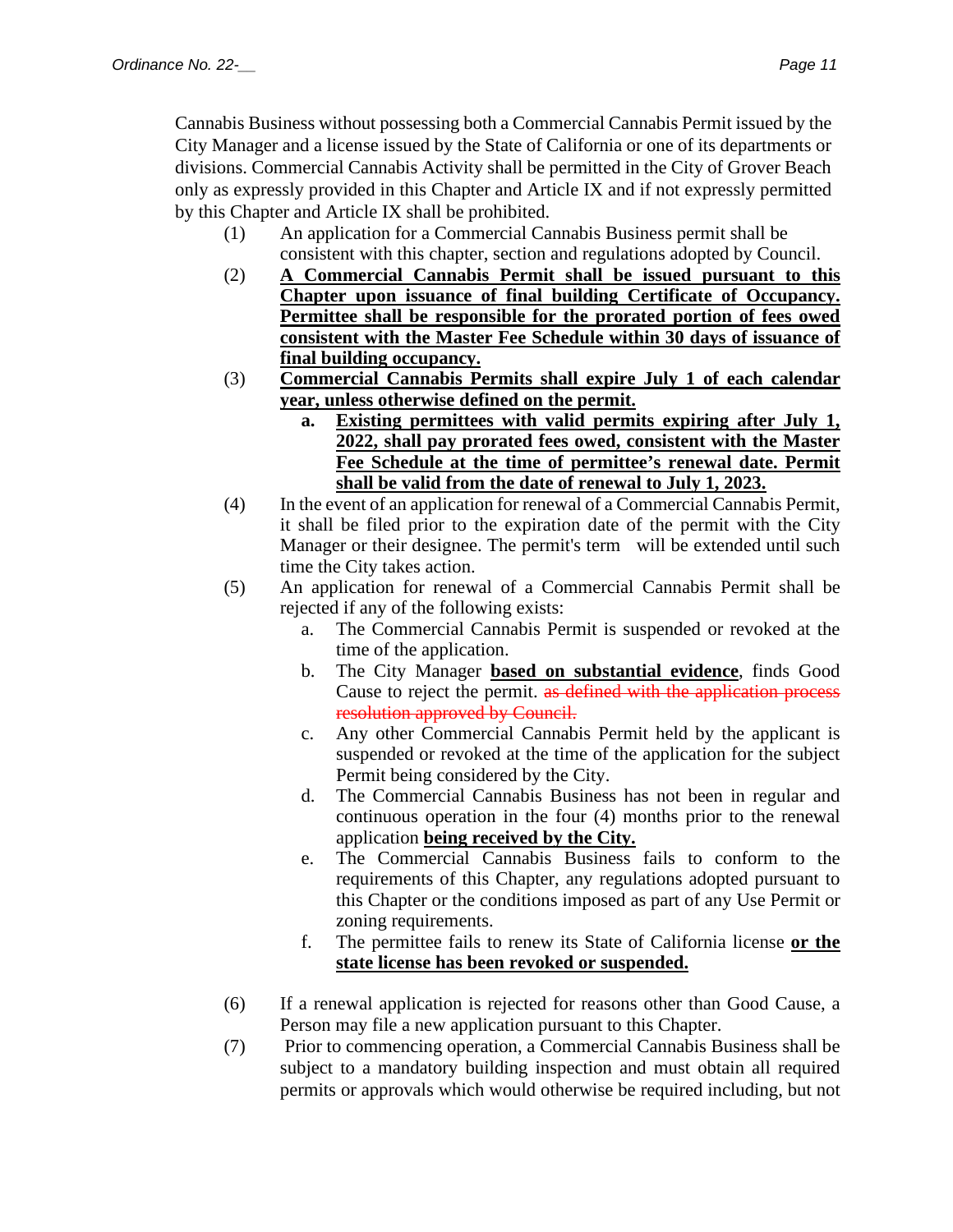limited to, a Commercial Cannabis Permit, building permit(s), and a valid Use Permit, required by the Grover Beach Municipal Code.

- (8) Revocation, termination, non-issuance or suspension of a license issued by the State of California, or any of its departments or divisions, shall immediately terminate the ability of a Cannabis Business to operate within the City of Grover Beach until the State of California, or its respective department or division, reinstates or issues the State license.
- (9) Any Person prior to possessing, planting, cultivating, harvesting, drying or processing marijuana plants or possessing the marijuana produced from those plants consistent with paragraph (3) of subdivision of Health and Safety Code Section 11362.1, shall contact the City of Grover Beach Police Department and Register consistent with the procedures established by the Department. There shall be a processing fee as established in the City of Grover Beach's Master Fee Schedule. (Ord. 17-06; Am. Ord. 18-03; Am. Ord. 18-05; Am. Ord. 19-06)

**PART 4.** Section 4000.50 of Chapter 18, Article III, of the Grover Beach Municipal Code, Commercial Cannabis Uses, is hereby amended as follows:

Section 4000.50. Security Measures. The City Chief of Police or their designee is authorized to establishall regulations necessary to implement the requirements and fulfill the policies of this Chapter related toCommercial Cannabis Businesses including, but not limited to, the following subjects:

(A) A permitted Commercial Cannabis Business shall implement security measures to both deterand to prevent unauthorized entrance into areas containing cannabis or cannabis products and theft of cannabis or cannabis products at the Commercial Cannabis Business. Except as may otherwise be determined by the **Chief of Police** City Manager or their designee, these security measures shall include, but shall notbe limited to, all of the following:

- (1) All public access to the facility must be through a secured single point of entry. Entry into a facility with a M-Type State license from the outside must be completed through a secured vestibule area that is designed to allow for identification confirmation prior to entry into the main lobby area.
- (2) Preventing Persons from remaining on the premises of the Commercial Cannabis Business if they are not engaging in the activity expressly related to the operations of the Commercial Cannabis Business.
- (3) Establishing limited access areas accessible only to authorized Commercial Cannabis Business personnel.
- (4) Except for live growing plants which are being cultivated at a cultivation facility, all cannabis and cannabis products shall be stored in a secured and locked room, safe, or vault, except for limited amounts of cannabis used for display purposes or immediate sale at a retailer or microbusiness with a retail use. All cannabis and cannabis products, including live plants which are being cultivated, shall be kept in a manner as to prevent diversion, theft, and loss.
- (5) **Self-Service Displays of cannabis, products containing cannabis and cannabis infused food or drink are not allowed in any retail or consumption areas. Samples of cannabis or cannabis products may be made available to**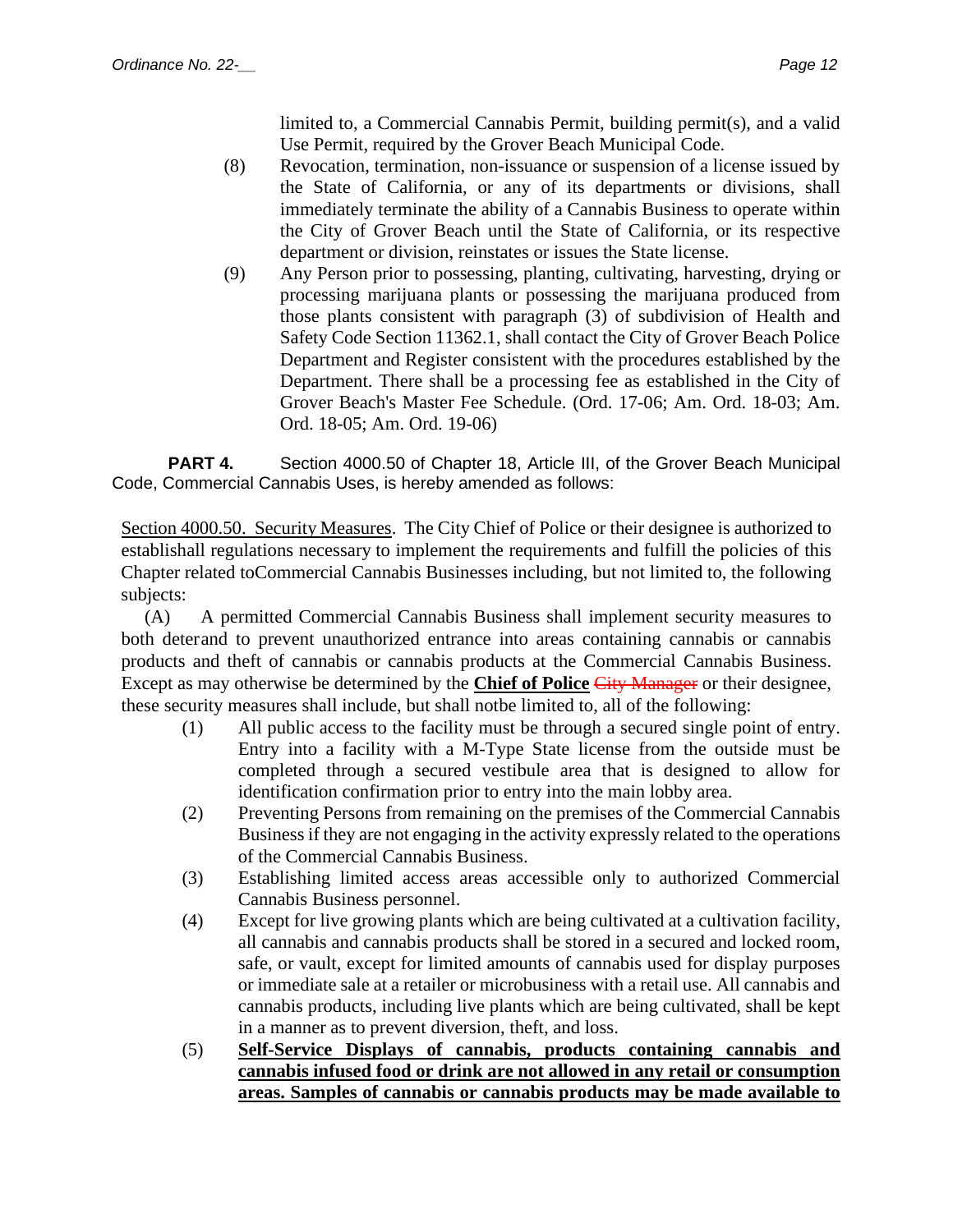## **the customer by an employee of the cannabis retailer.**

- (6) Installing 24-hour security surveillance cameras of at **High Definition (720P or greater)** least HD-quality to monitor all entrances and exits to and from a secure area and to monitor all interior spaces within the Commercial Cannabis Business which are open and accessible to the public. The security surveillance cameras shall be remotely accessible to the Grover Beach Police Department and shall be compatible with the Grover BeachPolice Department's software and hardware and remote real-time, live access to the video footage from the cameras shall be provided to the Grover Beach Police Department. Video recordings shall be maintainedby the business for a minimum of ninety (90) days.
- (7) Sensors shall be installed to detect entry and exit from all secure areas.
- (8) Panic buttons shall be installed in all Commercial Cannabis Businesses.
- (9) Having a professionally installed, maintained, and monitored alarm system.
- (10) Any bars installed on the windows or the doors of the Commercial Cannabis Business shall be installed on the interior or exterior of the building if allowed by the California Building Code **and consistent with approved use permit.**
- (11) All Security personnel, whether employed by the Commercial Cannabis Business or contracted by the Commercial Cannabis Business, shall be subject to the prior review and approval of the Chief of Police or their designee.
- (12) **Firearms Not Allowed. Firearms are prohibited on the premises of all cannabis facilities. This provision does not apply to on-duty peace officers engaged in official duty. Armed security officers will only be permitted with the expressed written permission of the Chief of Police.**
- (13) Each Commercial Cannabis Business shall have the capability to remain secure and operational during a power outage and shall ensure that all access doors are not solely controlled by an electronic access panel to ensure that locks are not released during a power outage.
- (14) All deliveries of cannabis products shall be made within **a secured area as required in Article IX Section 4.10.045.** an enclosed area not open to the public.

(B) Each Commercial Cannabis Business shall identify a liaison to the Grover Beach Police Department who shall be reasonably available to meet with the Chief of Police or their designees regarding security measures and operational issues.

(C) As part of the application and permitting process, each Commercial Cannabis Business shall have a transportation plan describing the procedures for safely and securely transporting cannabis and cannabis products and currency.

(D) A Commercial Cannabis Business shall notify the Chief of Police or their designee within twenty-four (24) hours after discovering any of the following:

- (1) Significant discrepancies identified during inventory. The level of significance shall bedetermined by the regulations established by the Chief of Police or their designee.
- (2) Diversion, theft, loss, or any criminal activity **or attempted criminal activity** involving the Commercial Cannabis Business or any agent or employee of the Commercial Cannabis Business.
- (3) The loss or unauthorized alteration of records related to cannabis, or employees or agents of the Commercial Cannabis Business.
- (4) Any other breach of security.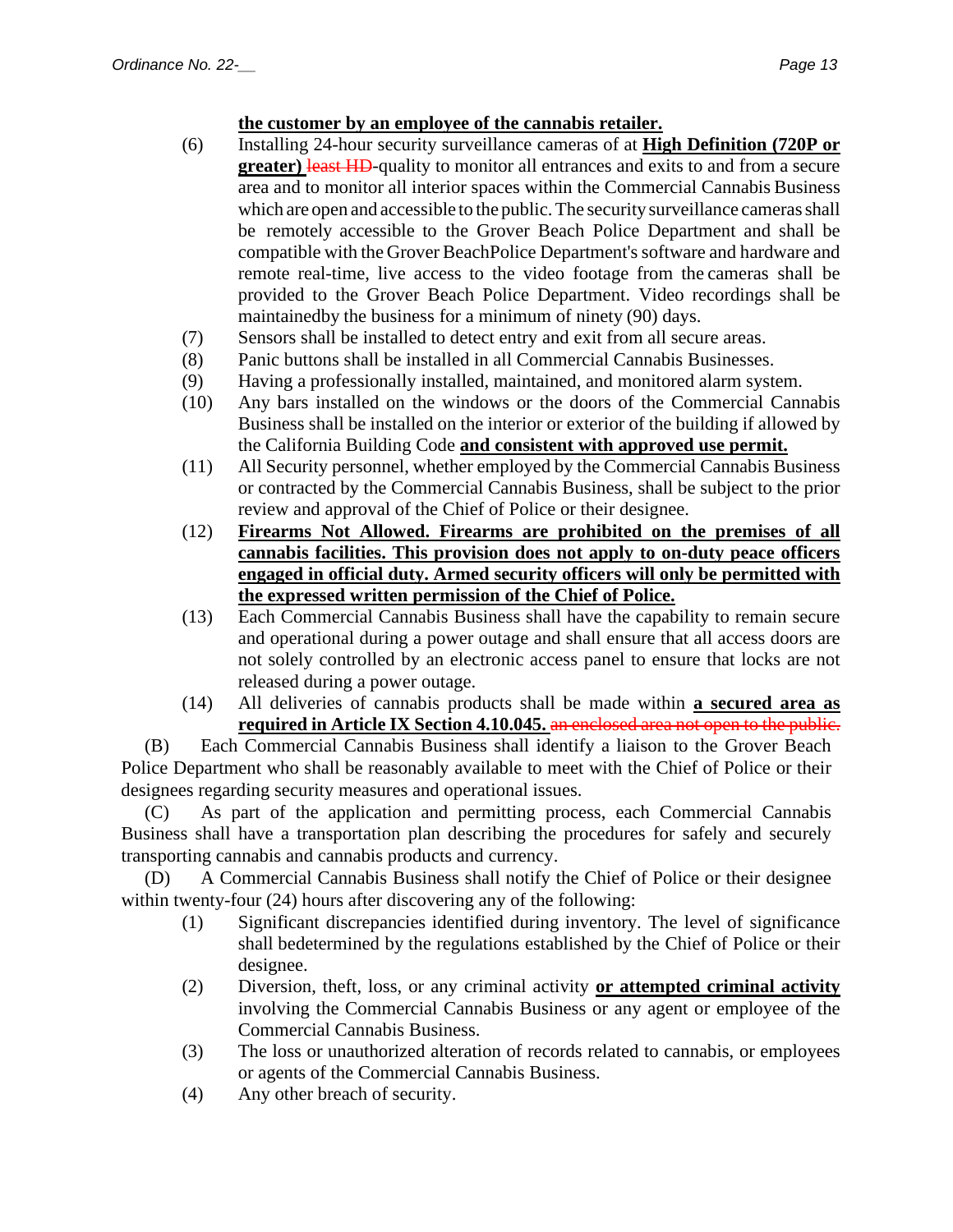**PART 5.** Section 4000.51 of Chapter 18, Article III, of the Grover Beach Municipal Code, Commercial Cannabis Uses, is added as follows:

**Section 4000.51. Cannabis Consumption Area. The following establishes operating standards for on premise consumption areas.**

(A) **No Permittee shall allow the on-site consumption of cannabis or cannabis products in a manner inconsistent with this Chapter, any permit condition(s) imposed by the City, or inconsistent with any rules, regulations, or guidelines promulgated by the Chief of Police or their designee.**

(B) **Building permits shall be required for any interior or exterior modifications to existing buildings. At the time of building permit submittal, an updated security plan shall be required consistent with Section 4000.50. A certificate of occupancy and amended Commercial Cannabis Permit shall be issued prior to operation of a consumption area.** 

(C) **Consumption areas may be located inside an existing building or located outside in compliance with Subsection 4000.52(A)(5) and California Business and Professions Code Section 26200 (g) as amended.** 

(D) **Use of or consumption of cannabis or cannabis products brought into the Designated Cannabis Consumption Area that are not purchased from the retailer or microbusiness located on the premises is prohibited. The Permittee must ensure that a customer does not bring cannabis or cannabis products onto the premises that have not been purchased from the retail or consumption establishment.**

(E) **Permittees may establish a membership program that allows a customer to utilize a storage locker/humidor inside the Designated Cannabis Consumption Area to store cannabis and cannabis products on-site as long as the products were purchased from the Permittee's retail or microbusiness facility and were not previously removed from the premises. Each locker/humidor shall only be used to store cannabis and cannabis products for one customer at a time. The locker/humidor must be secured to prevent access by anyone else, other than business management, when not in use by the member.**

(F) **The Designated Cannabis Consumption Area shall be separate from, but reside within or be connected to the existing permitted cannabis retailer or microbusiness.**

(G) **The Designated Cannabis Consumption Area shall not be directly accessible from the primary outside entrance to the cannabis retailer or microbusiness and may not be visible from the fronting street or store front. The only entrance to the Designated Cannabis Consumption Area must be from within the retail establishment. The exit from the consumption area must meet the same requirements as the exit from the retail establishment.**

(H) **Required Signage. Permittee is required to post the following signage:**

- (1) **Identification of the Designated Cannabis Consumption Area shall consist of signage that is posted outside the designated consumption room entrance(s) and is at a minimum of 12" x 12" with a minimum lettering of 1" in height and states "Consumption Area – No One Under 21 Years of Age Allowed.**
- (2) **"We reserve the right to refuse entry or service for reasons including visible intoxication".**
- (3) **"It is against the law to drive while impaired".**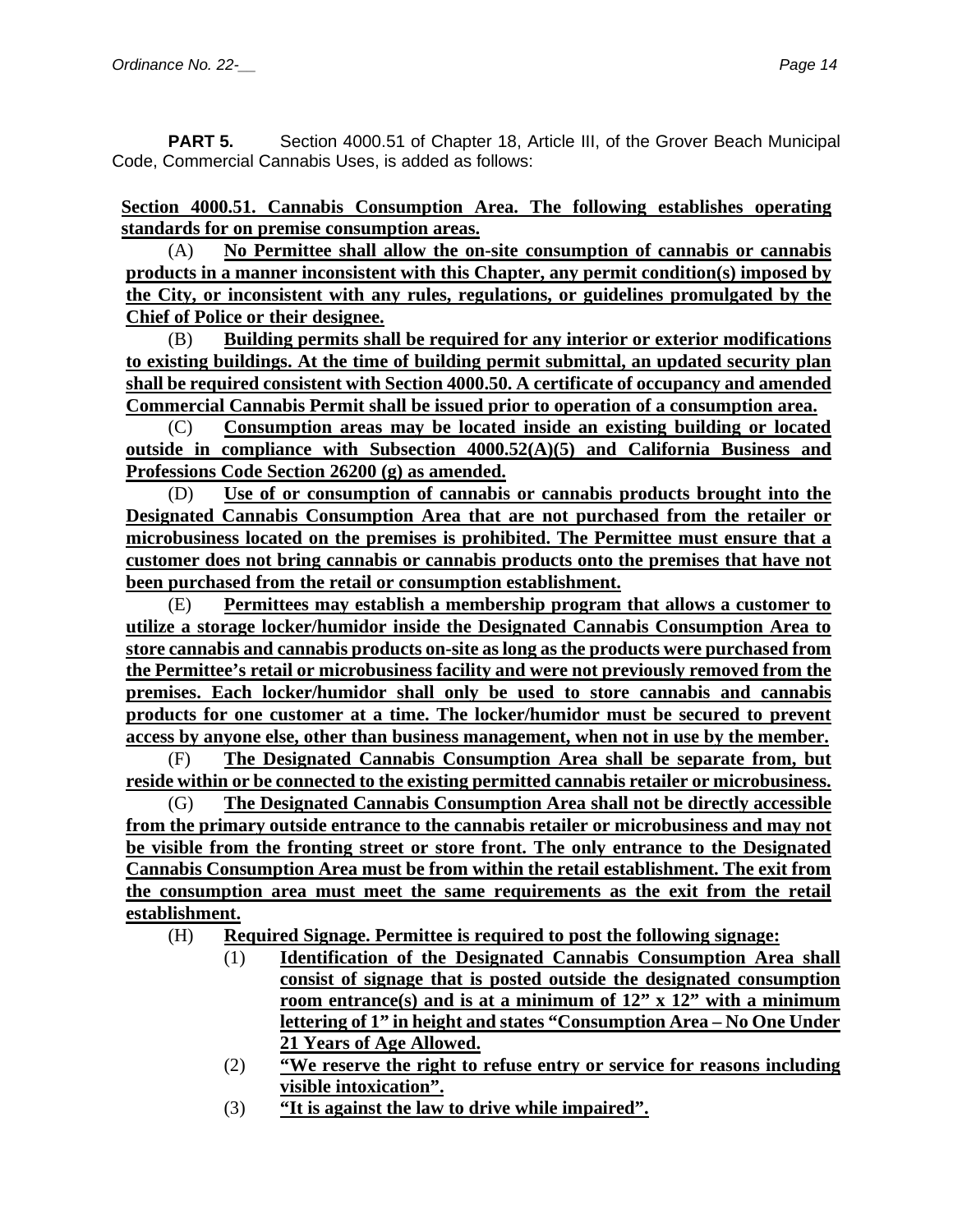- (4) **"No Alcohol, Tobacco or Employee Consumption Allowed".**
- (5) **Emergency Incident/Entry - All customers must cease cannabis consumption until emergency personnel have completed their services and left the cannabis business premises".**
- (6) **Permittee shall post signage of the phone numbers for local taxicab companies, ride share companies or other public transportation options for the consumers use.**
- (7) **Additional signage as deemed necessary by the City of Grover Beach may be required.**

(I) **Any employee or agent of the City of Grover Beach, Five Cities Fire Authority, San Luis Obispo County Public Health Agency, or the Department of Cannabis Control may enter and inspect the premises of a permittee during business hours and without notice.**

(J) **Permittee shall not authorize or allow the on-site sale, possession or consumption of alcoholic beverages or tobacco products on the premises.**

(K) **No Permittee shall authorize or allow the on-site consumption of cannabis or cannabis products outside of normal business operating hours, as such hours may be established by law, regulation or required as a condition of the permit.**

(L) **No Permittee shall consume cannabis or cannabis products while on duty or while working on the premises.**

(M) **The Designated Cannabis Consumption Area will close to new consumers one hour prior to the close of the retail business. Consumption of cannabis and cannabis products on premises will cease 30 minutes prior to the close of the retail business.** 

(N) **Permittees shall post one or more notices of sufficient size, lettering and prominence to advise customers that the consumption of cannabis products outside of the designated cannabis consumption area is prohibited.**

(O) **Access to the area where the consumption of cannabis products is allowed shall be restricted to persons 21 years of age or older.**

(P) **Cannabis consumption shall not be visible from any public place, city right of way or any nonage-restricted area on or near the premises.**

(Q) **Permittees shall package and seal a customer's unused cannabis or cannabis products in accordance with Section 4000.190 of this Chapter prior to the customer leaving the Designated Cannabis Consumption Area.** 

(R) **Permittees shall attempt to make arrangements or partnerships with ridesharing services or other forms of public/private transportation to help impaired or intoxicated customers find safe transportation when needed.**

(S) **A Permittee shall comply with laws governing cannabis businesses and retail food establishments, including but not limited to, the California Retail Food Code.**

(T) **A Permittee with a Cannabis Consumption Permit may not require employees to enter the Designated Cannabis Smoking Room as a condition of their employment. A Permittee shall ensure that all Designated Cannabis Consumption Area employees are properly trained in the consumption area operations, policies and procedures and can identify impairment in consumers or when a customer is consuming too much cannabis and may become impaired.**

(U) **The Chief of Police or their designee may immediately suspend a Permittee's**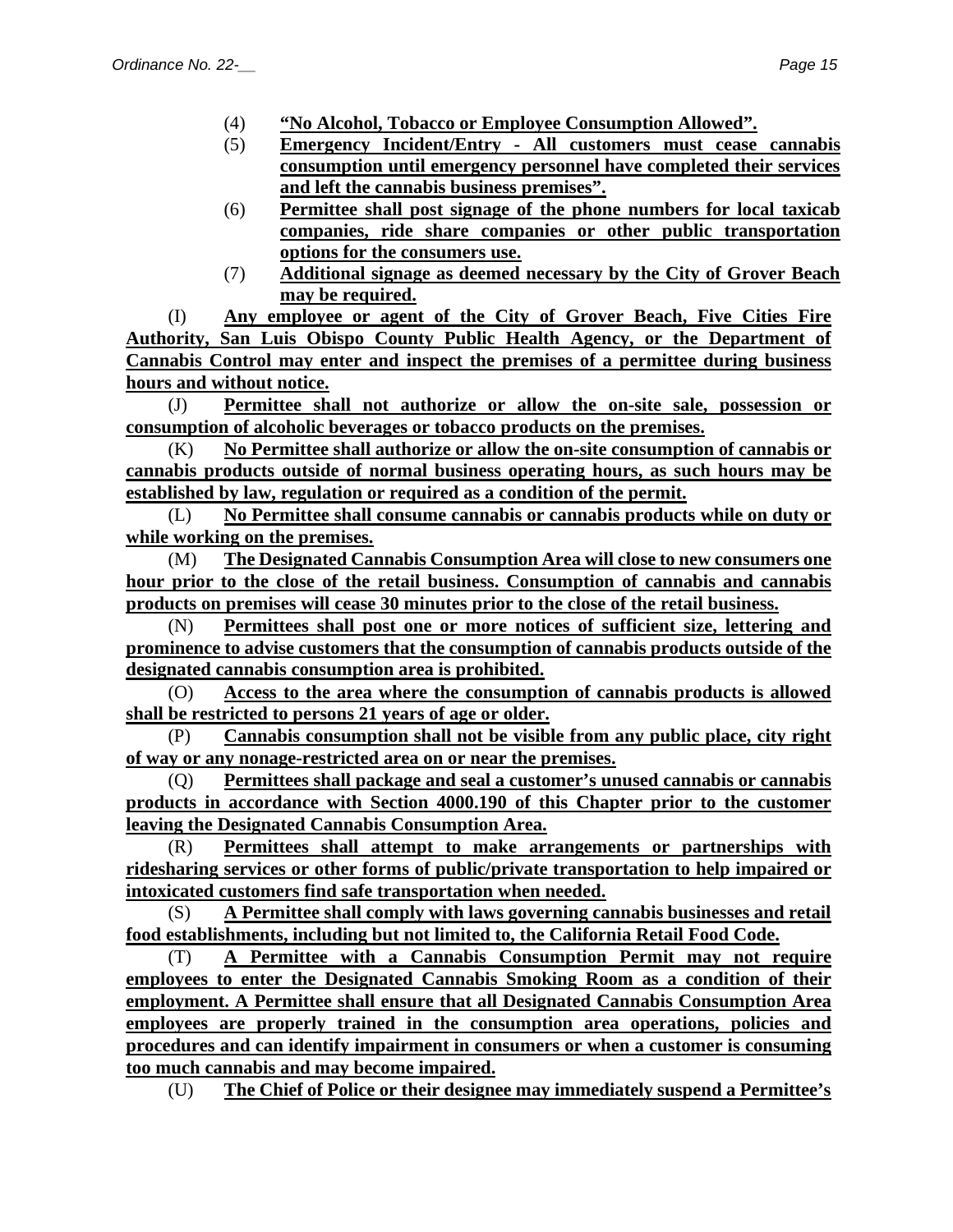**permit to operate a Designated Cannabis Consumption Area for any violations of this Article, local regulations, Department of Cannabis Control Regulations or state laws. If a suspension is issued, the Permittee may request a meeting to take place with the Chief of Police or their designee within 10 calendar days to review the reasons for the suspension and the steps for corrective action. If the Permittee is unable to obtain a mutually agreeable determination of corrective actions with the Chief of Police, and the permit remains suspended, the Permittee may file an appeal of the permit suspension with the City Manager consistent with the procedural process for conducting appeals contained within Sections 1408 through 1413 of this Chapter 4 of Article I of the Grover Beach Municipal Code.**

**PART 6.** Section 4000.52 of Chapter 18, Article III, of the Grover Beach Municipal Code, Commercial Cannabis Uses, is added as follows:

**Section 4000.52. Cannabis Consumption Building and Construction Standards. The following establishes ventilation standards for areas of a retailer or microbusiness that contains a designated consumption area.**

(A) **The Designated Cannabis Consumption Area that permits smoking of cannabis must meet the following ventilation standards:**

- (1) **The Designated Cannabis Consumption Area must have a separate heating, ventilation and air-conditioning (HVAC) system such that none of the air in the Designated Cannabis Consumption Area will be recirculated into other parts of the cannabis business premises.**
- (2) **The air from the Designated Cannabis Consumption Area must be directly exhausted to the outdoors by a filtration system that, at a minimum, eliminates all odors and smoke.**
- (3) **Smoke from the Designated Cannabis Consumption Area must not drift to other portions of the cannabis business premises.**
- (4) **The Designated Cannabis Consumption Area must be completely separated from the remainder of the cannabis business premises by solid partitions or glazing without openings other than doors, and all doors leading to the Designated Cannabis Consumption Area must be self-closing. All doors must be installed with a gasket to provide a seal where the door meets the stop and the room shall remain under negative pressure in relation to the other spaces of the cannabis business premises.**
- (5) **Cannabis consumption areas that are located outside shall meet the following performance standards:**
	- **i. An odor absorbing ventilation and exhaust system must be installed so that odor generated from the outdoor consumption area is not detected outside the property or lease area boundaries, or anywhere on adjacent property or public rights-of-way, or within any other unit located within the same building as the cannabis use.**
	- **ii. Designated Cannabis Consumption Area shall not be visible from the public right-of-way**
- (6) **The Designated Cannabis Consumption Area must meet health and safety standards as approved by the Chief of Police.**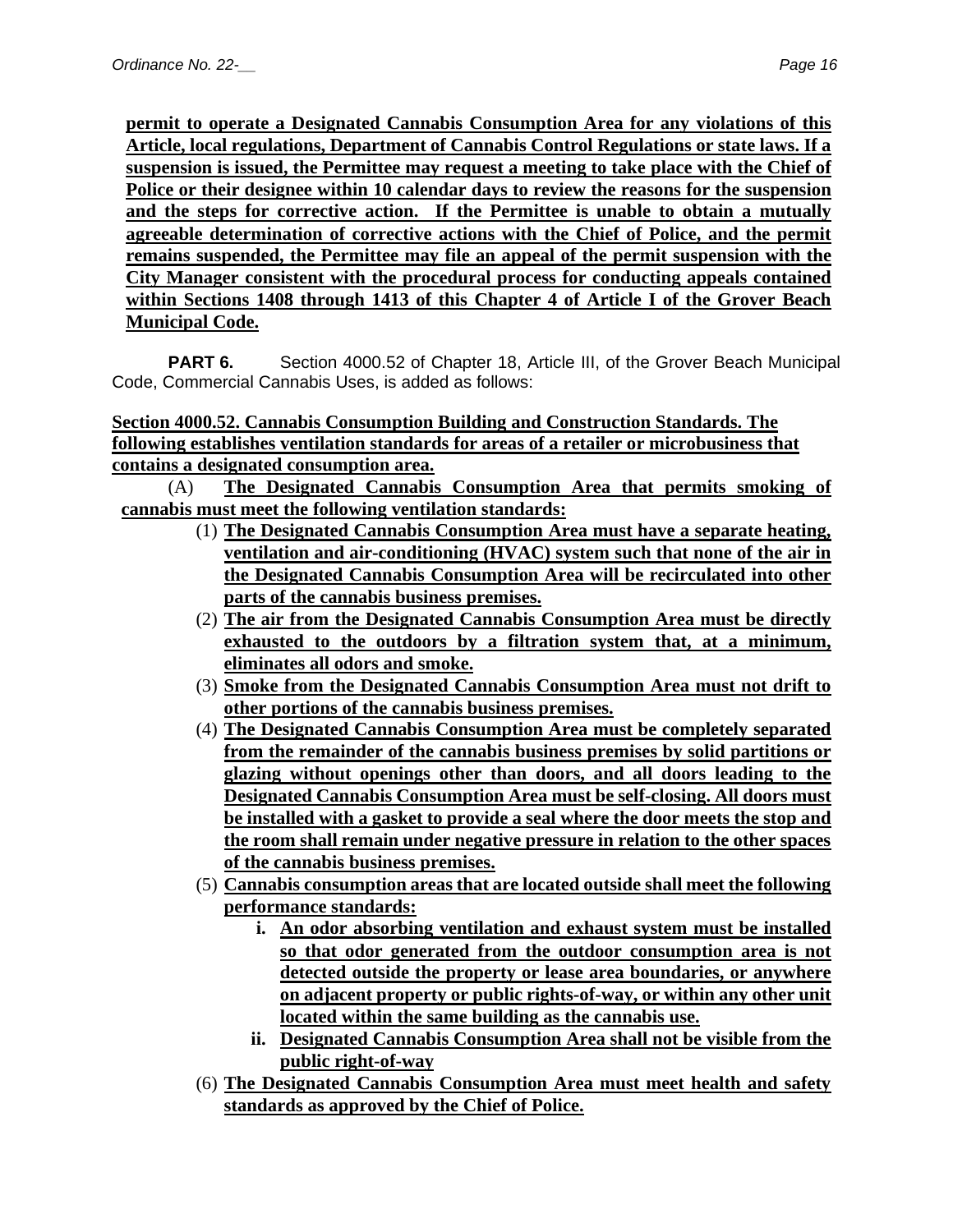**PART 7.** Section 4000.53 of Chapter 18, Article III, of the Grover Beach Municipal Code, Commercial Cannabis Uses, is added as follows:

**Section 4000.53. Temporary Cannabis Special Event Permit Requirements.**

(A) **A permit for a temporary Cannabis Special Event, or Temporary Cannabis Consumption Special Event may be issued by the City Manager to a Permittee or entity allowing for the sale of cannabis, consumption of cannabis products, or a combination of both during a Special Event, as defined in Article III of the Grover Beach Municipal Code. A designated cannabis consumption area during a special event, may be temporarily located on private property.**

(B) **A Cannabis Special Event Permit shall only be issued for a single day or up to two consecutive days. A Permittee or entity shall only be issued a Cannabis Special Event Permit for up to four days annually.**

(C) **A Cannabis Special Event shall not be hosted on the property of the City or City Right of Way; any school, child-care establishment, alcohol or drug treatment facility, any cannabis business that is not a licensed retail or microbusiness, or any location that is situated in a residential zone as defined in Article IX Development Code**

(D) **Permittee or entity desiring to host a Cannabis Special Event must be a California Department of Cannabis Control licensed cannabis event organizer**

(E) **An application for a Cannabis Special Event Permit must be received by the Chief of Police no less than 90 days prior to the first scheduled day of the temporary cannabis event.**

(F) **The Chief of Police or their designee shall have full discretion and responsibility for directing the Permittee, entity or event organizers on the establishment of security measures and practices to ensure public safety.**

(G) **All Security Officers assigned to work at the Cannabis Consumption Special Event must be a California State licensed security officer and be in possession of a guard card issued by the California Bureau of Security and Investigative Services (BSIS).**

(H) **An event Security Plan shall be included in the application for a Cannabis Consumption Special Event. The Security Plan shall minimally include,** 

- (1) **Contact information for the Security Team Leaders**
- (2) **Emergency contact information for the event organizer**
- (3) **Emergency contact information for every vendor at the event**
- (4) **A site plan that identifies all ingress/egress locations, secured storage areas, medical areas, Incident Command Management area**
- (5) **The Security Plan shall be reviewed and approved by the Chief of Police or their designee a minimum of ten (10) days prior to the start of the event. Any changes to the plan shall be coordinated with the Grover Beach Police Department.**
- (6) **The Chief of Police or their designee may require implementation of additional security measures based on the special event characteristics.**

(I) **The Fire Chief or their designee shall have full discretion and responsibility for directing the Permittee, entity or event organizers on the establishment of any health or medical responsibilities and practices for the event.**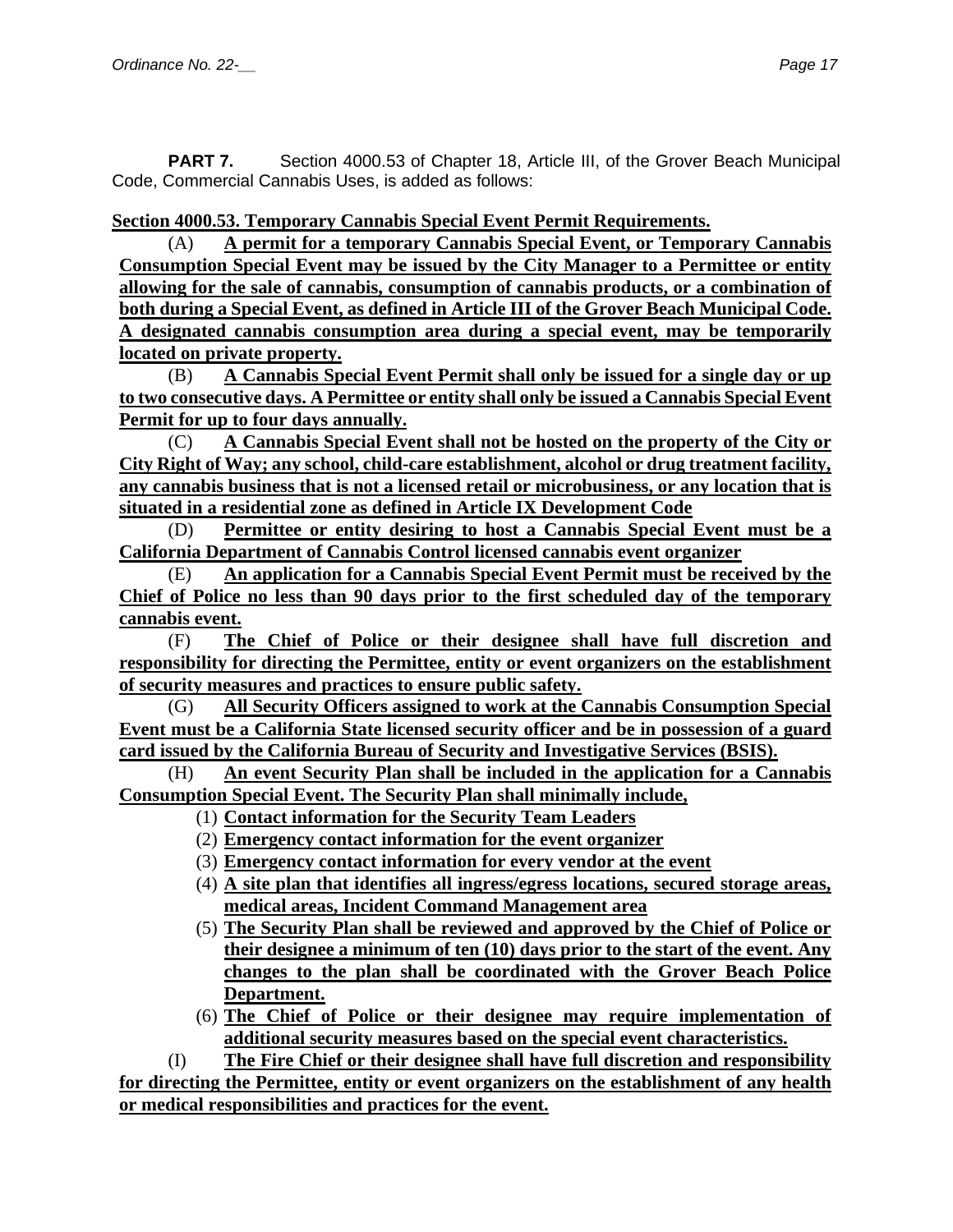(J) **A Permittee, entity or event organizer shall comply with all regulations of the Grover Beach Municipal Code, State laws and Department of Cannabis Control Regulations.**

(K) **The Chief of Police, Fire Chief or their designees shall have the ability to revoke a Cannabis Consumption Special Event Permit when in their opinion the event presents a nuisance or danger to public safety and well-being.**

(L) **Only persons, aged 21 or older, with valid identification, may attend a Cannabis Special Event. A licensed cannabis event organizer shall maintain a clearly legible sign not less than 12" x 12" in size, reading "No Persons Under 21 Allowed" at each public entrance to any area where the sale or consumption of cannabis or cannabis products is allowed.**

(M) **The Permittee, entity or event organizer shall ensure that cannabis consumption is not visible from any public place or non-age restricted area.**

(N) **Sale, possession or consumption of alcohol or tobacco shall not be allowed on the permitted premises.**

## (O) **The consumption of cannabis or cannabis products brought it from outside the permitted premises and not authorized by the vendors or event organizers is prohibited.**

**PART 8.** Subsection (A) of Section 4000.60 of Chapter 18, Article III, of the Grover Beach Municipal Code, Commercial Cannabis Uses, is hereby amended as follows:

### Section 4000.60. Employees; Employee Work Permits; Identification.

(A) Work permit required. Any Person who is an employee or who otherwise works or volunteers within a Commercial Cannabis Businessmust obtain a work permit from the Chief of Police City Manager or their designee. The Chief of Police City Manager or their designee is hereby authorized to establish all regulations necessary to implement the work permit processcontemplated in this section including, but not limited to, the reasons for denial of a work permit to anyPerson. A work permit shall be valid for a twelve (12) month period and must be renewed on an annual basis. Applications for work permitsshall be submitted under oath and shall contain a statement ofthe pastcriminal record, if any, of the applicant and such information as may be deemed necessary by the Chief of Police City Manager or their designee to determine whether the applicant is a Person to be issued a work permit. TheApplicant will be required to submit to Live Scan fingerprinting and a photograph for the purpose of the City performing a background investigation and issuance of a Work Permit. In the event a Person changes employment from one Commercial Cannabis Business within the city to another, the work permit holder shall notify the Chief of Police or their designee(s) in writing of the change of employment within ten (10) days of such change or the work permit shall be suspended or revoked and such Person shall not be permitted to work within any Commercial Cannabis Business within the City.

**PART 9.** Section 4000.70 of Chapter 18, Article III, of the Grover Beach Municipal Code, Commercial Cannabis Uses, is hereby amended as follows:

Section 4000.70. Right to Occupy and to Use Property. As a condition precedent to the City's issuanceof a Commercial Cannabis Permit pursuant to this Chapter, any Person intending to open and to operatea Commercial Cannabis Business shall provide evidence of the legal right to occupy and to use the proposed location. In the event the proposed location is leased from another Person, the applicant for a permit under this Chapter shall provide a signed and notarized statement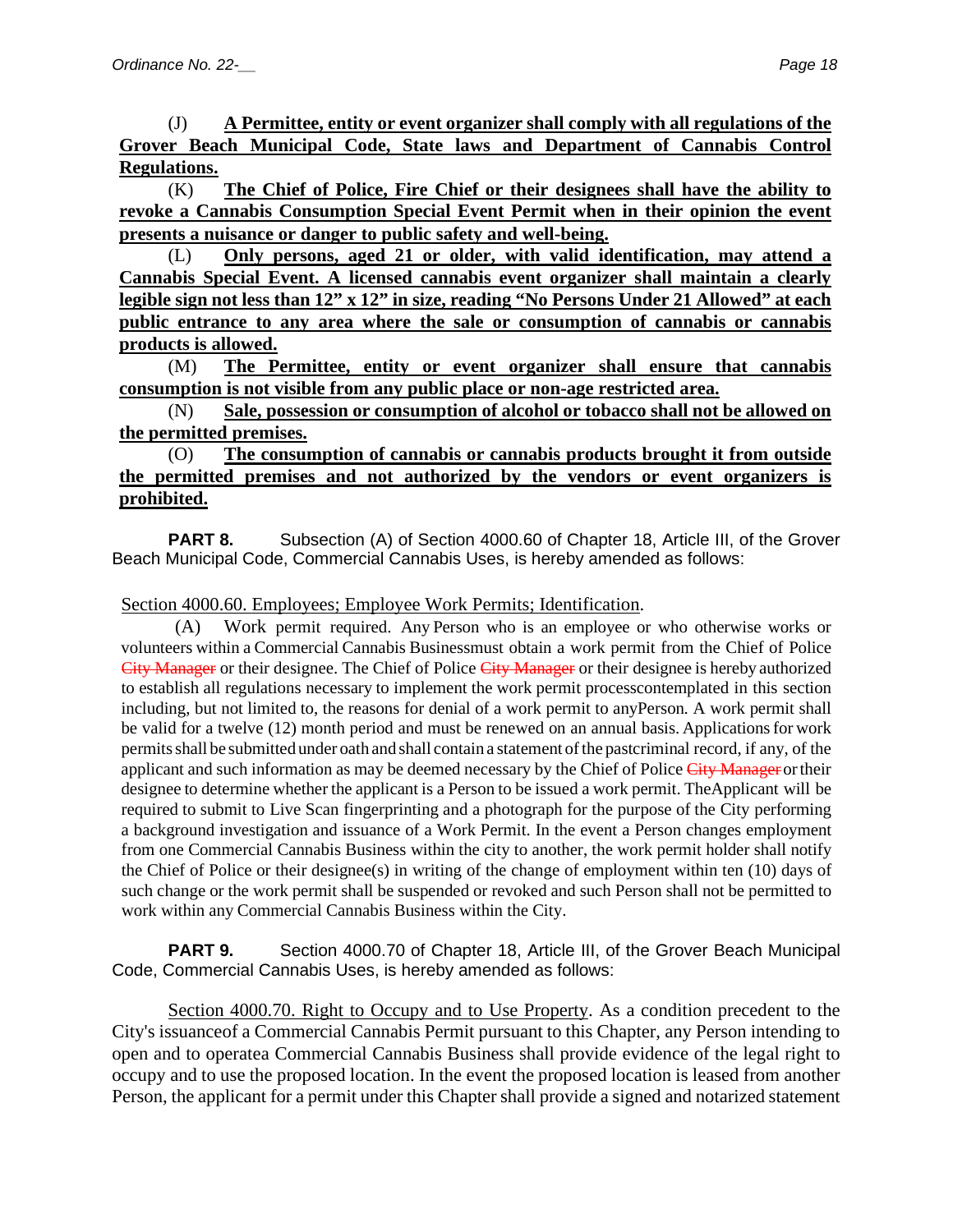from the owner of the propertyto demonstrate the property owner has acknowledged and has consented to the operation of a CommercialCannabis Business on the property. Evidence of lawful possession consists of properly executed **grant deeds,** of trust, leases, evidence of ownership of the premises, or other written documents acceptable to the City Manager.

**PART 10.** Subsections A through C of Section 4000.160 of Chapter 18, Article III, of the Grover Beach Municipal Code, Commercial Cannabis Uses, is hereby amended as follows:

Section 4000.160. Commercial Cannabis Permit Application Procedures and Application Requirements. Permittee Selection Process; Criteria for Review; Renewal, Suspension, or Revocation of a Permit: In addition to those requirementsset forth in this section and elsewhere in this Chapter, the City Council **may** shall by resolution or ordinance adopt such forms, fees, and procedures as are necessary to implement this Chapter with respect to the initial selection, future selection, investigation process, renewal, rating of applicants, revocation, and suspension of Commercial Cannabis Permits.

(A) For purposes of Suspension of Revocation, the Chief of Police may suspend or revoke a Commercial Cannabis Permit for Good Cause consistent with the provisions of this Chapter 18, In the event a Commercial Cannabis Permit is either suspended or revoked, an appeal may be requested consistent with Section 4000.51 of this Chapter.

(B) **An application for issuance or renewal of a Commercial Cannabis** Permit shall contain the following requirements:

- (1) The printed full name, signature, date of birth and present address and telephone number of all Persons and entities responsible for the operation of the Commercial Cannabis Business including managers, corporate officers, investors, any Person with an ownership interest, any member of a board of directors, any general or limited partner, and/or any member of a decisionmaking body for the Commercial Cannabis Business.
- (2) The address to which correspondence from the City of Grover Beach is to be sent.
- (3) The names and addresses of all businesses operated by and the employment of the applicant(s) for the five (5) years immediately preceding the date of the application.
- (4) Any litigation in which the applicant(s) has been involved within the five (5) years immediately preceding the date of the application and a statement of whether any business currently operated by the applicant(s) or operated by the applicant(s) within the five (5) years immediately preceding the date of the application has been investigated or the permit or license authorizing the operation of such business has been revoked or suspended within the five (5) years immediately preceding the date of the application.
- (5) The address of any Commercial Cannabis Business currently being operated by the applicant(s), or any of them, or which have been previously operated by them within the last five (5) years.
- (6) The names and telephone numbers of the Person(s) to be regularly engaged in the operation of the proposed Commercial Cannabis Business, whether an employee, volunteer or contractor. The application shall also have the names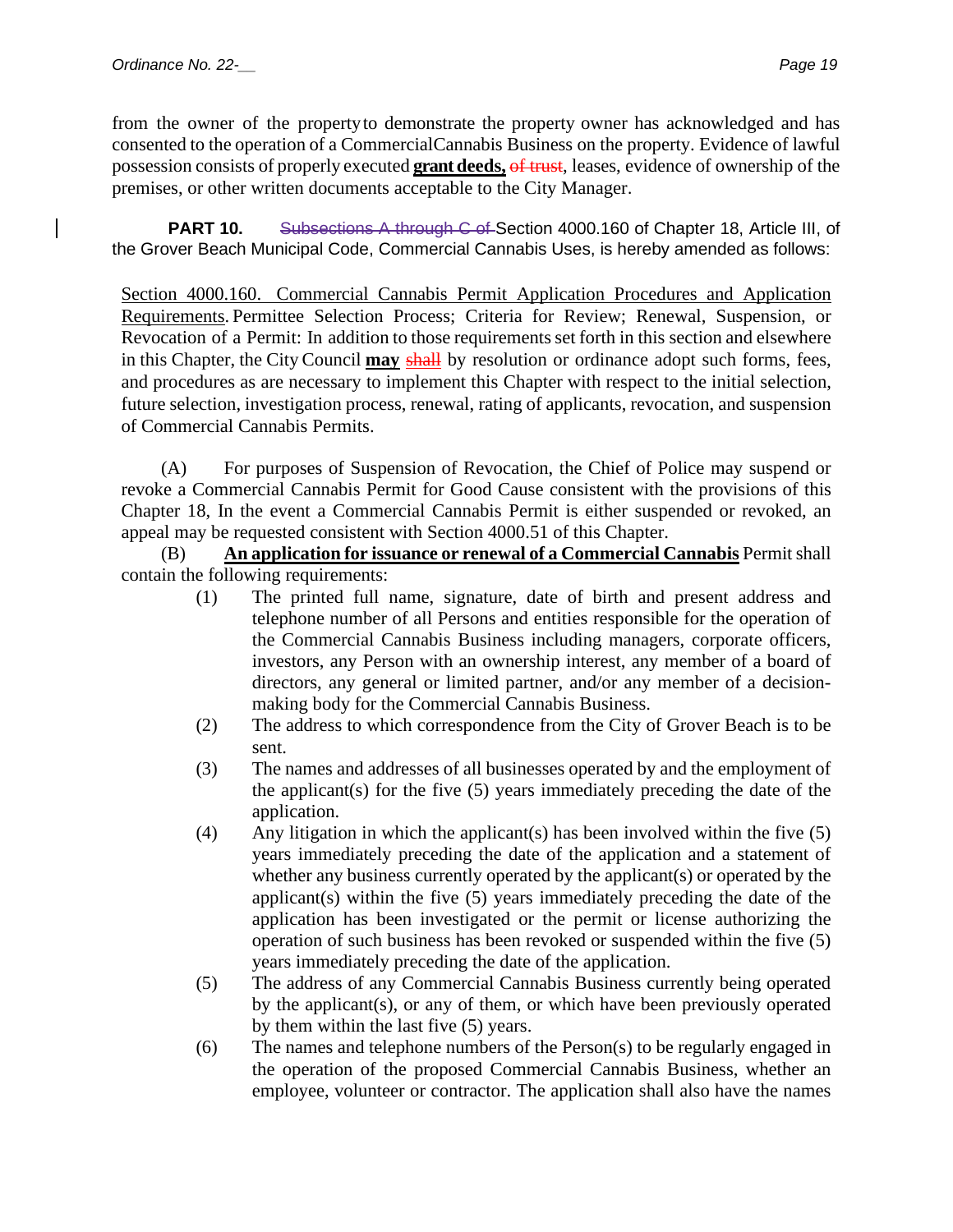and telephone numbers of those Persons having management and supervisory responsibilities for the proposed Commercial Cannabis Business.

- (7) Odor control devices and techniques to prevent odors from marijuana from being detectable off-site.
- (8) Procedures for identifying, managing, and disposing of contaminated, adulterated, deteriorated or excess cannabis product.
- (9) Procedures for inventory control to prevent diversion of cannabis and cannabis product, employee screening, storage of cannabis and cannabis product, personnel policies, and record-keeping procedures.
- (10) A detail of the procedures to be utilized at the facility including a description of how chemicals and fertilizers will be stored, handled, used and disposed of; manufacturing methods, the transportation process, inventory procedures, and quality control procedures.
- (11) A site plan and floor plan of the Commercial Cannabis Business denoting the property lines and the layout of all areas of the Commercial Cannabis Business including storage, cultivation, manufacturing, testing, distributing, reception/waiting, and all ancillary support spaces, and the relationship of the facility to adjacent properties and land uses.
- (12) An operations and security plan in conformance with Section 4000.50.
- (13) Standard operating procedures detailing how operations will comply with state and local regulations, how safety and quality of products will be ensured, record-keeping procedures for financing, testing, and adverse event recording, and product recall procedures.
- (14) Proposed hours of operation.
- (15) Recycling and Waste disposal information.
- (16) Medical recommendation verification and youth access restriction procedures.
- (17) A statement in writing by the applicant that he or she certifies under penalty of perjury that all the information contained in the application is true and correct.
- (18) Detailed description of energy and water usage plan enumerating best practices and leading industry practices in efficient utilization of both resources.

(C) The City Manager may deny an application **for the issuance, or renewal of** a Commercial Cannabis Permit for Good Cause or if the applicant has been convicted of an offense that is substantially related to the qualifications, functions or duties of the business or profession for which the application is made, except that if the City Manager determines that the applicant is otherwise suitable to be issued a permit and granting the permit would not compromise public safety, the City Manager may conduct a thorough review of the nature of the crime, conviction, circumstances, and evidence of rehabilitation of the applicant, and shall evaluate the suitability of the applicant to be issued a license based on the evidence found through the review. In determining which offenses are substantially related to the qualifications, functions, or duties of the business or profession for which the application is made, the City Manager will include, but not be limited to, the following:

(1) A felony or misdemeanor conviction for the illegal use, possession, distribution, manufacture, transportation, cultivation or similar activity related to a controlled substance as defined in the Federal Controlled Substances Act.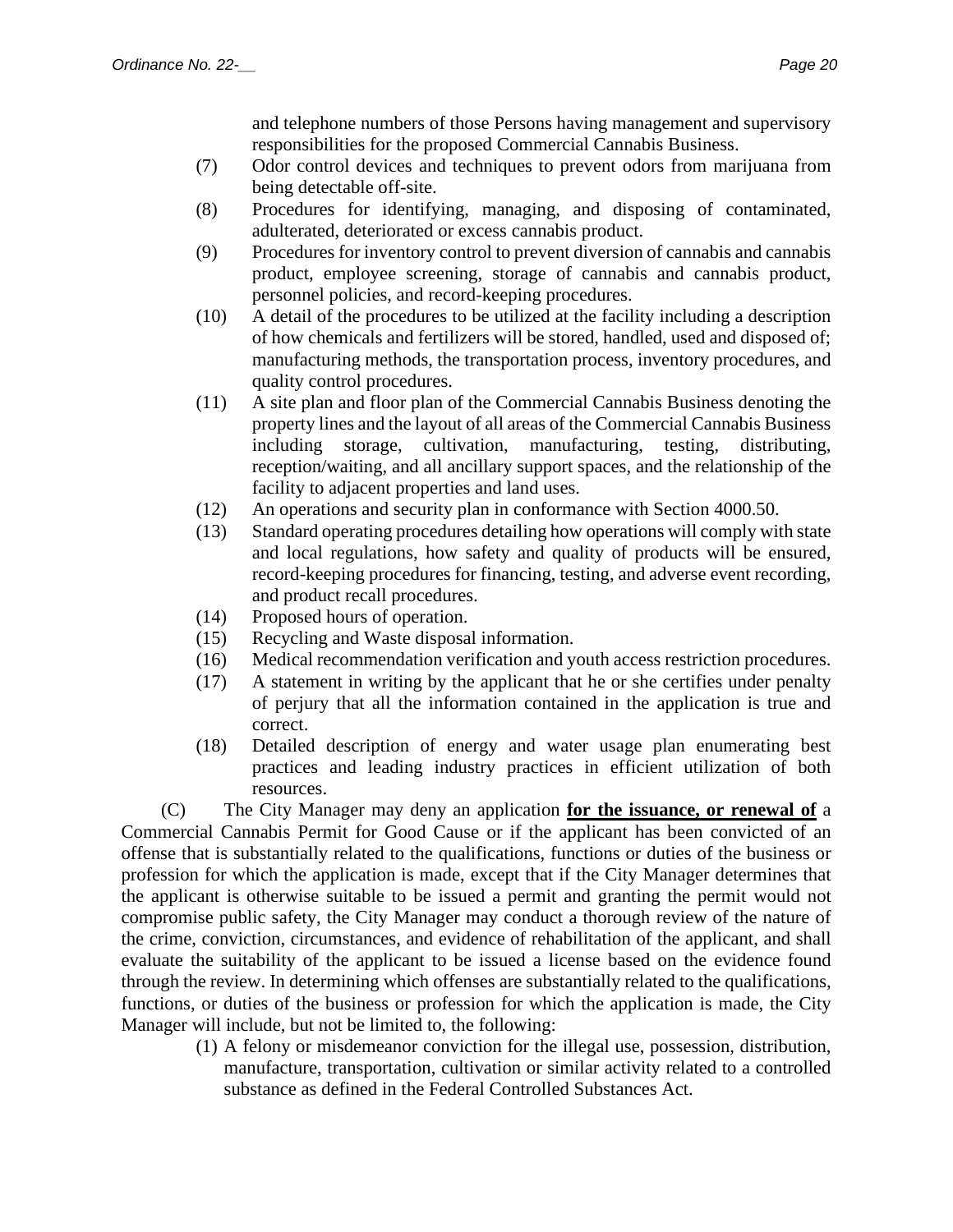- (2) A violent felony conviction, as specified in subdivision (c) of Section 667.5 of the Penal Code.
- (3) A serious felony conviction, as specified in subdivision (c) of Section 1192.7 of the Penal Code

**PART 11.** Subsections A through I of Section 4000.200 of Chapter 18, Article III, of the Grover Beach Municipal Code, Commercial Cannabis Uses, is hereby amended as follows:

Section 4000.200. Operating Requirements for All Commercial Cannabis Uses. In addition to those operating requirements specifically set forth elsewhere in this Chapter and except as may otherwise be expressly set forth in this Chapter, the following operating requirements shall apply to all Commercial Cannabis Businesses operating in the City of Grover Beach.

(A) Restriction on Consumption. Cannabis shall not be consumed on the premises of any Commercial Cannabis Businesses, **with the exception of licensed retailer or microbusiness with an approved Cannabis Consumption Area Permit consistent with Section 4000.51.** unless medically necessary or elsewhere in the City of Grover Beach other than within private residences.

(B) No cannabis or cannabis products shall be visible from the exterior of the property or building.No outdoor storage of cannabis or cannabis products is permitted at any time.

(C) Reporting and Tracking of Product and of Gross Sales. Each Commercial Cannabis Businessshall have in place a point-of-sale tracking system to track and to report on all aspects of the CommercialCannabis Business including, but not limited to, such matters as cannabis tracking, inventory data, and gross sales (by weight and by sale) and shall ensure that such information is compatible with the City's record-keeping systems. The system must have the capability to produce historical transactional data forreview by the City of Grover Beach. All information provided to the City pursuant to this subsection shallbe confidential and shall not be disclosed, except as may otherwise be required under law.

(D) All cannabis and cannabis products sold, distributed or manufactured shall be cultivated, manufactured, and transported by licensed facilities that maintain operations in full conformance with theState and local regulations.

(E) Sale of Cannabis Accessories and Non-Cannabis Goods. In addition to cannabis goods, a licensed retailer may display and sell cannabis accessories and the licensee's branded merchandise inside their retail space. The licensee may provide promotional materials to customers or prospective customers. The licensee shall not sell branded merchandise until receiving written approval from the **Department** of Cannabis Control and the City. **Other noncannabis goods such as pre-packaged water and food may be sold and served in designated consumption. Areas.**

(F) EmergencyContact. EachCommercial Cannabis Businessshall provide theCityChief of Policeor their designee with the name, telephone number (mobile preferred, if available) of an on-site employeeor owner to whom emergency notice can be provided.

(G) Signage and Notices.

(1) In addition to the requirements otherwise set forth in this section, business identificationsignage for a Commercial Cannabis Business shall conform to the requirements of Article IX of the GroverBeach Municipal Code, including, but not limited to, an issuance of a City of Grover Beach sign permit.

(2) No signs placed on the premises of a Commercial Cannabis Business shall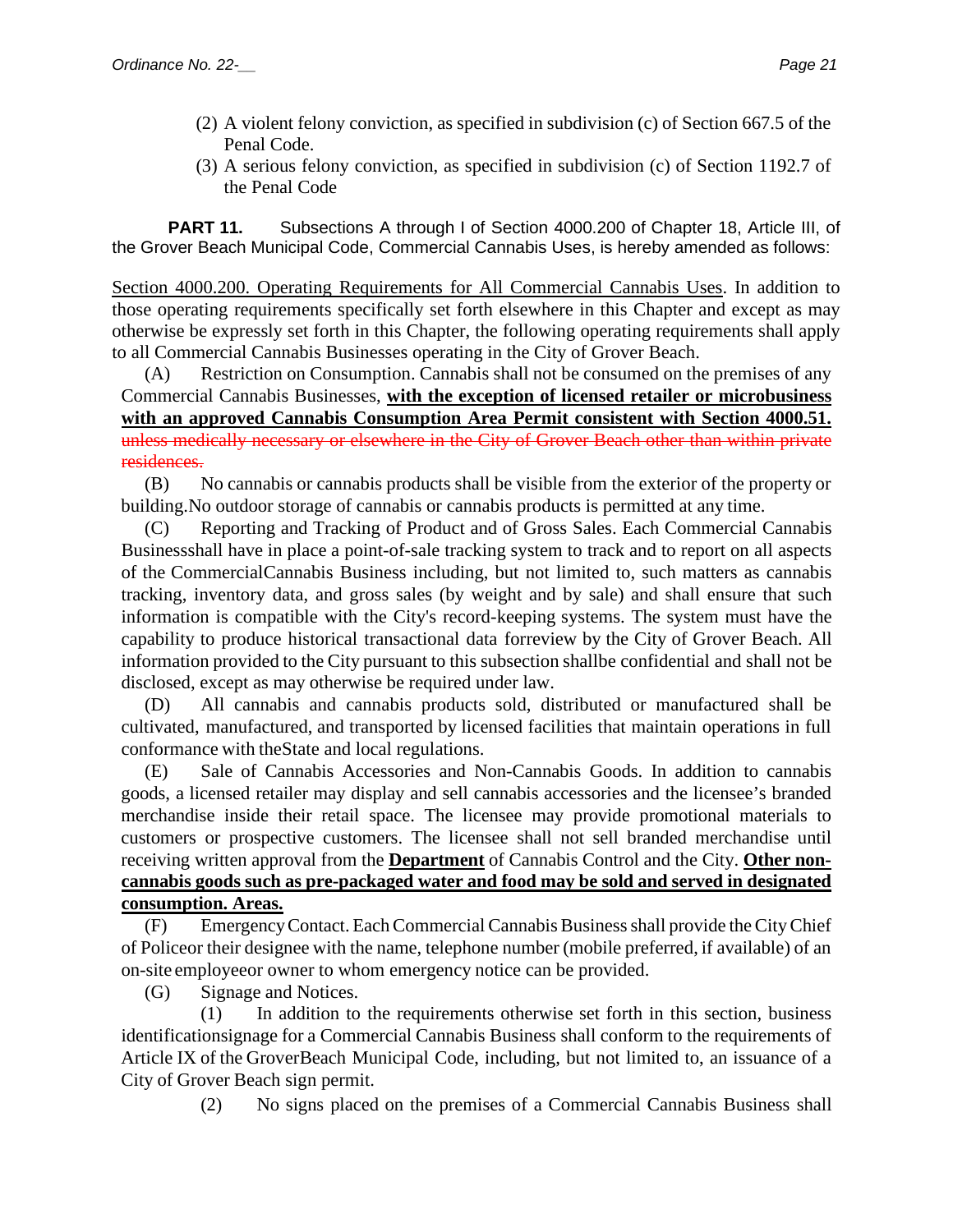obstruct anyentrance or exit to the building or any window.

(3) Each entrance to a Commercial Cannabis Businessshall be visibly posted with a clearand legible notice indicating that smoking, ingesting, or otherwise consuming cannabis on the premises orin the areas adjacent to the Commercial Cannabis Business is prohibited.

(H) Minors. Persons under the age of twenty-one (21) years shall not be allowed on the premises ofa Commercial Cannabis Business and shall not be allowed to purchase any Cannabis or Cannabis Concentrate products, except anyone under twenty-one (21) years of age but at least eighteen (18) yearsof age or older shall only be allowed within a Commercial Cannabis Business if the business holds a stateissued M-Type license and entry is authorized in accordance with the Medicinal and Adult Use CannabisRegulation and Safety Act.

It shall be unlawful and a violation of this Chapter for any Person to employ any other Person at a Commercial Cannabis Business who is not at least twenty-one (21) years of age.

The entrance to the Commercial Cannabis Business shall be clearly and legibly posted with a notice thatno Person under the age of twenty-one (21) years of age is permitted to enter upon the premises of the Commercial Cannabis Business unless the Commercial Cannabis Business is a M-Type license issued bythe state wherein it shall be posted that no Person under the age of eighteen (18) is permitted to enter uponthe premises. Persons 18, but under 21, must be in possession of a valid medical marijuana identificationcard or valid doctor's recommendation.

(I) Odor Control. Odor control devices and techniques shall be incorporated in all Commercial Cannabis Businesses and apply to personal growth, cultivation or processing of marijuana, to the extentnecessary, to ensure that odors from marijuana are not detectable offsite. CommercialCannabisBusinessesshall provide an odor absorbing ventilation and exhaust system so that odor generated inside the Commercial Cannabis Business that is distinctive to its operation is not detected outside of the facility, anywhere on adjacent property or public rightsof-way, on or about the exterior or interior common areawalkways, hallways, breezeways, foyers, lobby areas, or any other areas available for use by common tenants or the visiting public, or within any other unit located inside the same building as the CommercialCannabis Business. As such, Commercial Cannabis Businesses must install and maintain the following equipment or any other equipment which the Chief of Police or his designee determines has the same or better effectiveness:

(1) An exhaust air filtration system with odor control that prevents internal odors frombeingemitted externally;

(2) An air system that creates negative air pressure between the Commercial Cannabis Business's interior and exterior so that the odors generated inside the Commercial Cannabis Business arenot detectable on the outside of the Commercial Cannabis Business.

## (3) **Air filtration and odor control systems shall be certified annually by a licensed mechanical engineer as part of the annual Commercial Cannabis Permit renewal.**

**PART 12.** Severability. If any section, subsection, subdivision, paragraph, sentence, clause, or phrase of this Ordinance or any part thereof is for any reason held to be in violation of the law, such decision shall not affect the validity of the remaining portion of this Ordinance or any part thereof. The City Council hereby declares that it would have passed each section, subsection, subdivision, paragraph, sentence, clause, or phrase thereof, irrespective of the fact that any one or more sections, subsections, subdivisions, paragraphs, sentences, clauses or phrases be declared in violation of the law.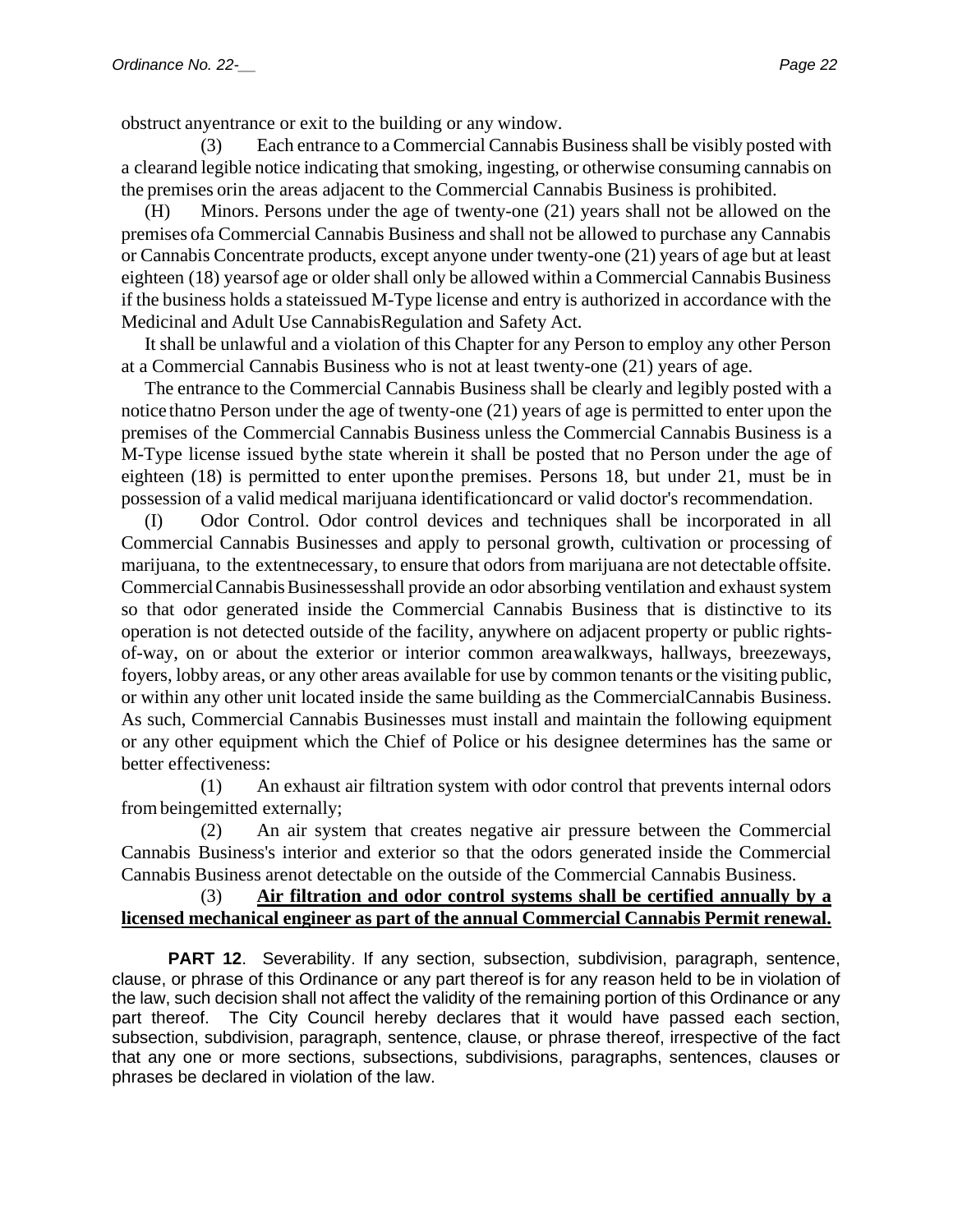**PART. 13.** Repeal of Conflicting Ordinances. All ordinances and parts of ordinances in conflict with those sections amended or added herein are hereby repealed.

**PART 14.** Effective Date. This Ordinance shall become effective at 12:01 a.m. on the thirty first day (31) thirty (30) days after the date of its adoption, and within fifteen (15) days after its adoption, it shall be published once, together with the names of the Council Members voting thereon, in a newspaper of general circulation within the City.

**INTRODUCED** at a regular meeting of the City Council held on \_\_\_\_\_\_\_\_\_\_ and **PASSED, APPROVED, and ADOPTED** by the City Council on \_\_\_\_\_\_\_\_\_\_\_\_\_\_ on the following roll call vote, to wit:

AYES: NOES: ABSENT: ABSTAIN:

## **\*\* D R A F T \*\***

\_\_\_\_\_\_\_\_\_\_\_\_\_\_\_\_\_\_\_\_\_\_\_\_\_\_\_\_\_\_\_\_\_\_\_ JEFF LEE, MAYOR

Attest:

\_\_\_\_\_\_\_\_\_\_\_\_\_\_\_\_\_\_\_\_\_\_\_\_\_\_\_\_\_\_ WENDI SIMS, CITY CLERK

Approved as to Form:

\_\_\_\_\_\_\_\_\_\_\_\_\_\_\_\_\_\_\_\_\_\_\_\_\_\_\_\_\_ DAVID P. HALE, CITY ATTORNEY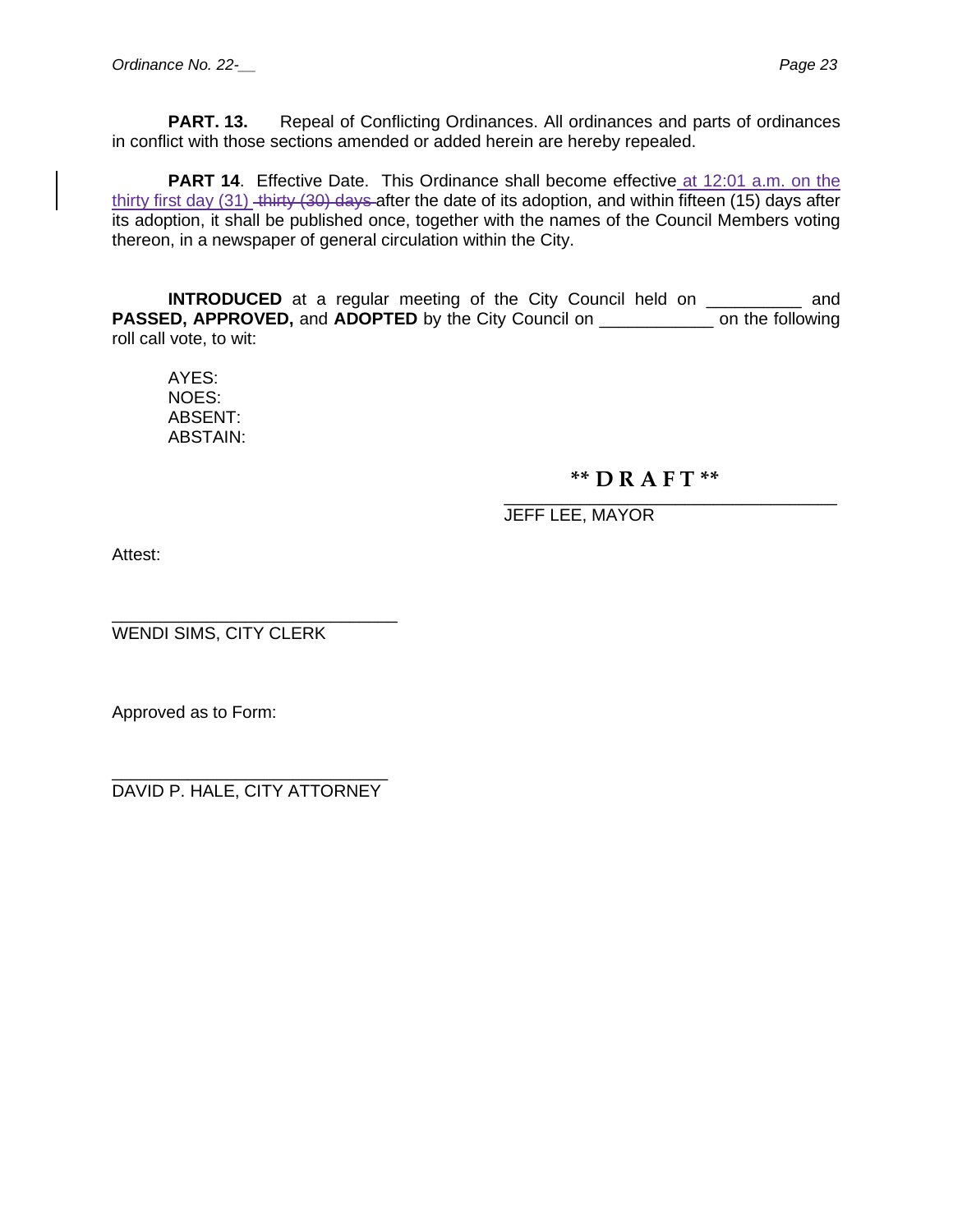## **County of San Luis Obispo Tobacco Control Coalition**



April 14th, 2022

**RE**: Proposed Ordinance to Allow Cannabis Lounges in Grover Beach

Dear Chief Peters,

On behalf of the San Luis Obispo County Tobacco Control Coalition, I am writing you regarding the proposed ordinance to permit cannabis lounges with on-site consumption in Grover Beach.

Our coalition has sought suggestions from the Public Health Law Center (PHLC) for information regarding the proposed cannabis lounge ordinance in the City of Grover Beach. PHLC has provided the following concerns and educational information which our coalition would like to recommend be considered when finalizing the lounge ordinance to minimize deleterious impacts on public health. We appreciate you reviewing the following information and considering ways in which the ordinance can 1) prevent secondhand cannabis smoke exposure on the premises, 2) prohibit youth access and 3) Regulate labeling, marketing, and advertising.

Below is information from PHLC. I want to be clear that the PHLC does not lobby or provide legal representation or advice. This information is for educational purposes only.

## **Providing safe on-site consumption**

Knowing the proposed business model and how the retail dispensary and cannabis lounge will be set up will help in developing regulations to ensure that cannabis consumption is safe on-site – both for customers and for employees. For example, will cannabis consumption be allowed inside the dispensary or in a separate facility adjacent to the dispensary? Will smoking or vaping cannabis be allowed on the premises? Will cannabis products be sold in the dispensary and lounge, or just the lounge? Will customers be allowed to bring cannabis products into the lounge from outside the premises? If so, how can proprietors ensure that the cannabis was purchased from a licensed cannabis sales facility? How will violations be handled and who are the designated enforcement agents?

Also, since different people can experience vastly different effects from the same product, it would be important to clarify how much of what type/potency cannabis can be served to a customer at any one time. In Nevada, lounges can only sell "single-serving" cannabis edibles and infused products, which means consumers can't bring home any leftovers. Will the Grover Beach policy limit the amount of cannabis product a customer is allowed to purchase and consume at a lounge in one visit and will customers be prohibited from removing product from the premises?

Lounges will need to display clear and explicit signage about the policy requirements in conspicuous areas throughout the premises and could take related measures to educate customers and the general public about the policy. Signage could not only describe the lounge rules/policy requirements (e.g., the prohibition on alcohol and tobacco use on the premises), but could indicate consequence for failure to comply (e.g., violators are subject to fines up to \$XX).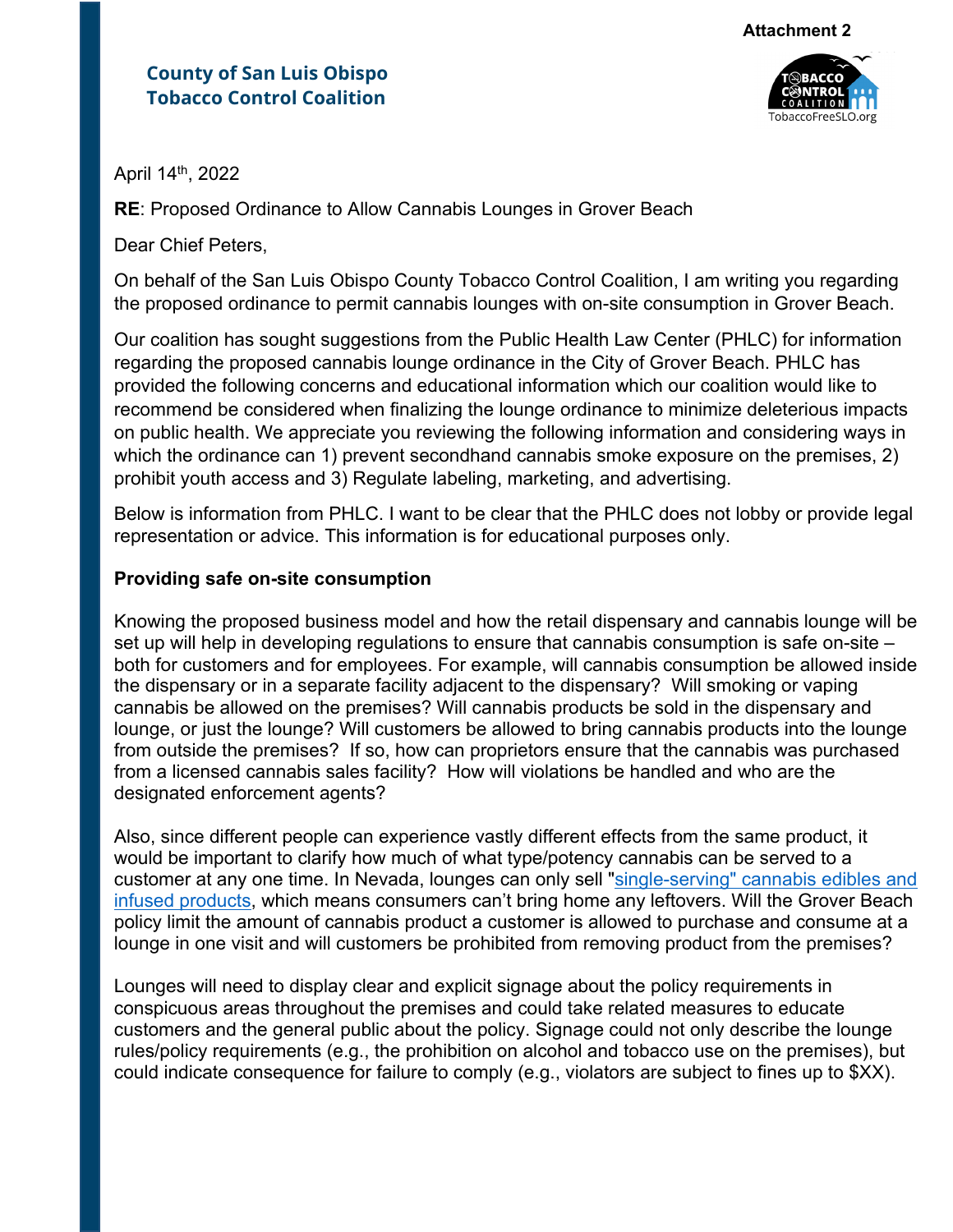# **County of San Luis Obispo Tobacco Control Coalition**



Training materials will need to be prepared and staff training conducted regarding consumable cannabis products (identifying types, brands, ingredients, etc.) and related relevant issues such as health risks and symptoms, safety concerns, compliance procedures, and enforcement practices. Similar training may need to be provided to enforcement agents or officers.

## **Preventing secondhand cannabis smoke exposure**

Will cannabis smoking or vaping be permitted on the premises? Clearly, from a public health perspective, we would advise against this. As you know, numerous studies have shown that ventilation and other engineering interventions cannot fully protect customers and employees from secondhand smoke exposure. Because of this, we would encourage the adoption of the same standards for secondhand cannabis smoking and vaping as those that apply to tobacco, and consequently prohibit indoor cannabis smoking and vaping.

If, however, the lounge does allow cannabis smoking, will it be restricted to a designated area (such as San Francisco's "smoking room", with specific health, safety, and ventilation standards), a designated outdoor space, or a separate building altogether (such as Palm Springs' "cannabis lounge facilities")? If cannabis smoking is allowed outside, it should be in an area not visible from any public place or any area where minors would be present.

The California-specific model ordinance for tobacco- and smoke-free outdoor areas includes several provisions that you might want to consider for the Grover Beach policy, if they're not included in the proposed draft.

## **Prohibiting youth access**

The Grover Beach cannabis lounge policy would need to ensure that effective security measures and periodic compliance checks are in place to prevent minors from accessing the establishment. This might mean assessing the effectiveness of related measures for the retail dispensaries and strengthening them, if necessary.

In addition, the policy might also consider prohibiting the on-site sale of cannabis products, such as flavored products (e.g., edibles, concentrates, infused beverages and other) that are known to be attractive to young people and that could serve as a source of initiation for youth use. Such sales restrictions would echo similar flavored tobacco product restrictions that a growing number of local communities are adopting around the U.S. We include sample language for restricting sales of tobacco products here; similar provisions could be adapted for cannabis products.

## **Regulating labeling, marketing, and advertising**

The "Marketing and Advertising" section in "Getting it Right from the Start" does a good job describing the importance of 1) prohibiting untrue or misleading cannabis product marketing and advertising materials and 2) ensuring that essential health warnings are included on labels, packaging, and in-store advertising signs and displays. First Amendment issues may be implicated in some advertising and marketing restrictions, and it might be helpful to seek advice from an attorney familiar with California law in this area. At any rate, the cannabis lounge policy